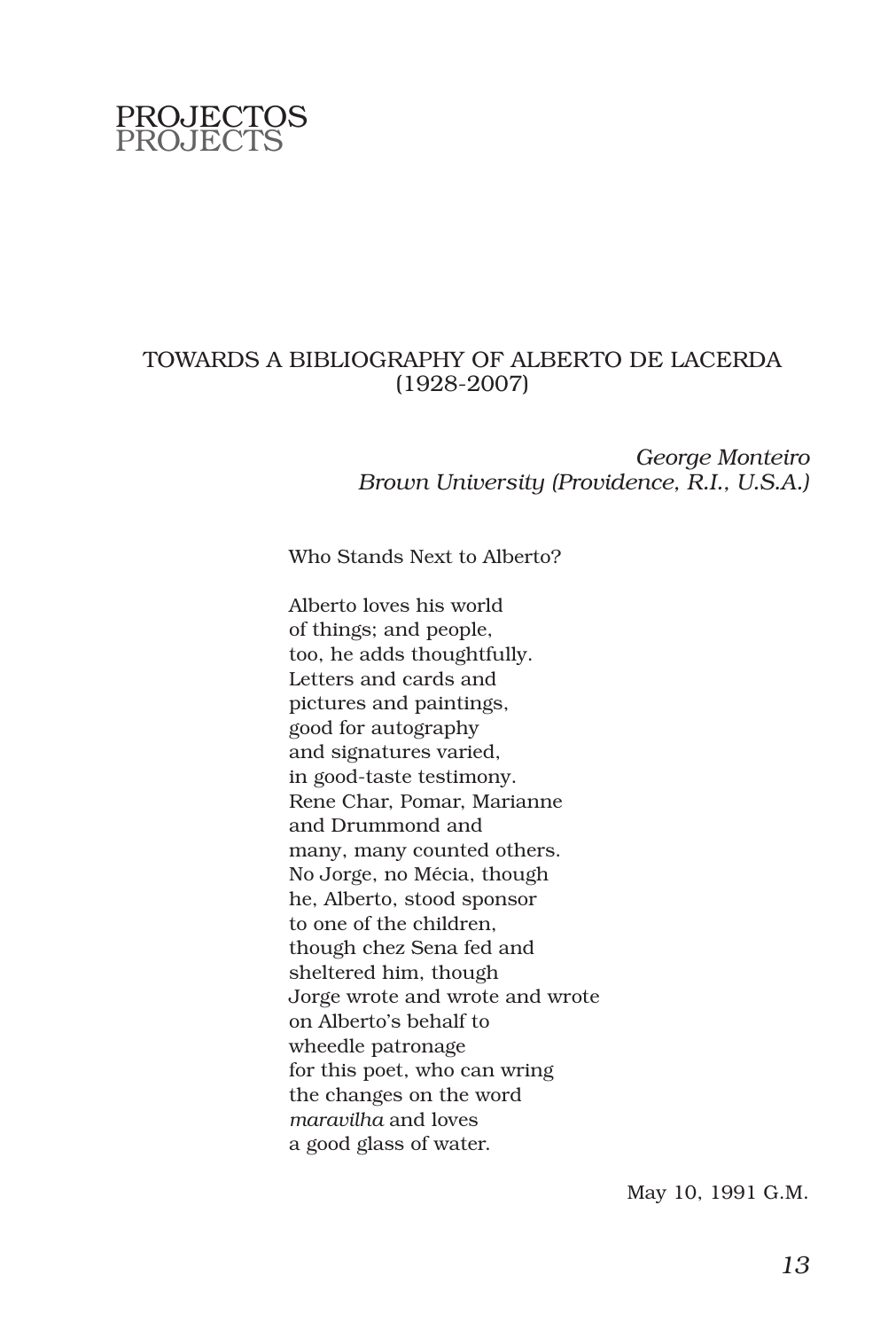It was *Alberto de Lacerda: o Mundo de um Poeta*, the catalogue of the poet's prized possessions, published by the Fundação Calouste Gulbenkian / Centro de Arte Moderna in May 1987, to accompany the Lisbon exhibition honoring the poet as collector of manuscripts, books, and the objet d'art, that prompted me to start gathering information for a bibliography of the writer Alberto de Lacerda. Going through this fascinating catalogue also led to set down the lines that appear here as an epigraph.

I was only slightly acquainted with Alberto de Lacerda himself. It is doubtful that we exchanged greetings at lectures or exhibitions in Providence or Cambridge as much as a half-dozen times. We never held what might be called a conversation, though he once took it upon himself to chastise me for wasting my time translating the poetry of Jorge de Sena, since, he said, annoyed and annoyingly, "Sena was *no* poet." So I can provide no telling or amusing memories of the man or poet. Any anecdote that I might ferret out of my memory would prove to be inconsequential and not bear telling. In their place, however, I do recommend the fine tributes he received after his death, especially those by John McEwen, a friend, in *The Independent*, and by Jhumpa Lahiri, the well-known writer who was a student of his at Boston University, in Poetry magazine.

# I. Primary

## l. Books, Chapbooks, Broadsides (Poetry)

1.1. *Poemas*, "Cadernos de Poesia," No. 8. Second series. Lisboa: 1951.

1.2. *77 Poems* (bilingual edition), trans. Alberto de Lacerda and Arthur Waley. London: Allen and Unwin, 1955. [Reviewed in the *TLS*.]

1.3. *Palácio: Poemas*. Lisboa: Delfos, 1961.

1.4. *Agonia, Soneto* (illustrated by Charrua). Lisboa: Edição Gravura, 1963.

1.5. *Exílio.* Intr. Antonio Ramos Rosa. Lisboa: Portugália, 1963. [Series: Colecção Poetas de Hoje 13]

1.6. *Selected Poems* (bilingual edition), trans. Alberto de Lacerda. Austin, TX: University of Texas Press, 1969.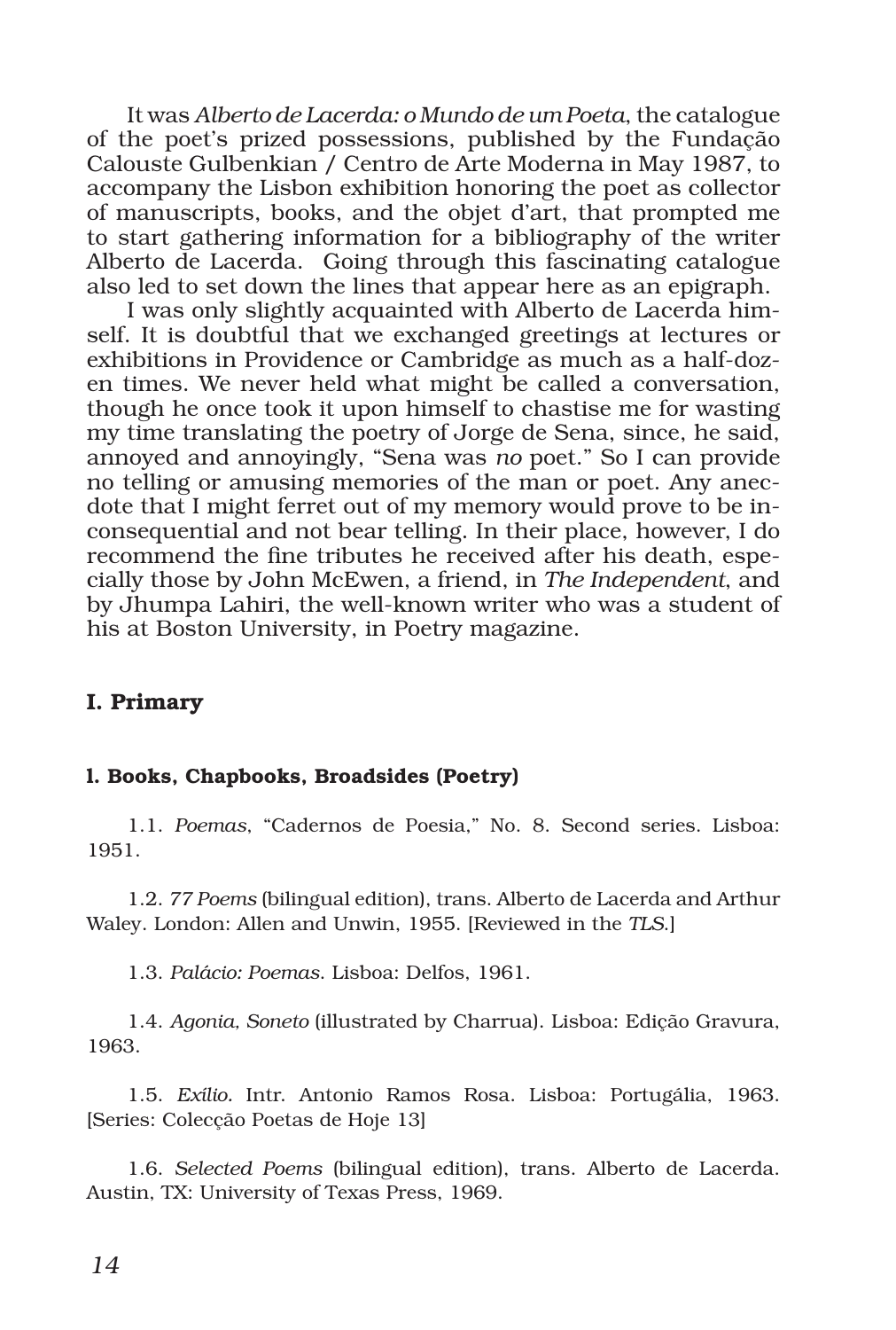1.7. *Manuel Cargaleiro* (illustrations by Cargaleiro). Lisboa: Gráfica Brás Monteiro, 1973.

1.8. *Austin.* Santander: Páblo Beltrán de Heredia, 1977.

1.9. *Tauromagia* (illustrations by Júlio Pomar). Lisboa: Contexto, 1981.

1.10. *Oferenda I.* Lisboa: Imprensa Nacional - Casa da Moeda, 1984.

1.11. *Elegias de Londres*. Lisboa: Imprensa Nacional - Casa da Moeda, 1987.

1.12. *Lisboa.* Lisboa: Imprensa Nacional - Casa da Moeda, 1987. The numbered edition of two hundred copies contains an original serigraph by Vieira da Silva.

1.13. *Meio-Dia.* Lisboa: assírio & alvim, 1988. [Series: Peninsulares/ Literatura 29]

1.14. *Sonetos.* Veneza: Centro Internazionale della Grafica di Venezia, 1991. [Author's edition].

1.15. *Oferenda II.* Lisboa: Imprensa Nacional - Casa da Moeda, 1994.

1.16*. Atrio.* Lisboa: Imprensa Nacional - Casa da Moeda, 1997.

1.17. *Andrew Stahl: 3 April--10 May 1998.* U.K.: Flowers East, 1998.

1.18. *Horizonte*. Lisboa: Imprensa Nacional – Casa da Moeda, 2001.

### 2. Editions (Anthology, Issue)

2.1. *Poesia Sempre I* (with Sophia de Melo Breyner Andresen). Lisboa: Livraria Sampedro, 1964. [Series: Colecção Nosso Mundo/Antologia, 5]

2.2. "Modern Portuguese Poetry". *Journal of the American Portuguese Society*, 12, no. 1 (Summer 1978).

## 3. Contributions to Periodicals and Books (essays, reviews, and letters)

3.1. "Um lugar para a poesia". *Tavola Redonda*, fascículo 1 (1950) [p. 3].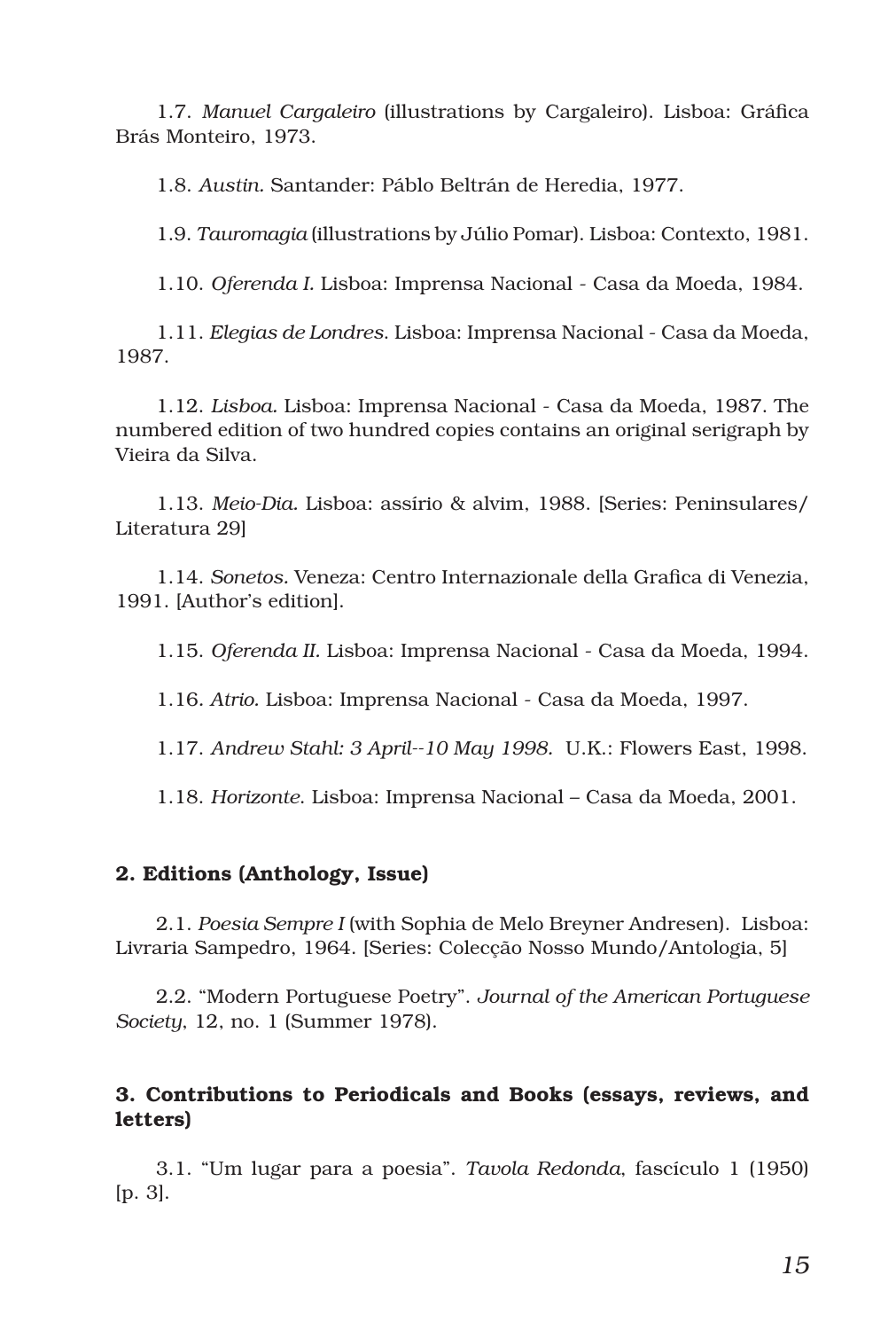3.2. "'Festa Redonda' de Vitorino Nemésio". *Tavola Redonda*, fascículo 3 (1950) [p. 8].

3.3. "Sublinhados". *Tavola Redonda*, fascículo 4 (1950) [p. 8].

3.4. "Cabral do Nascimento, à cerca da sua poesia". *Tavola Redonda*, fascículo 6 (1950) [p. 4].

3.5. "Sophia de Mello Bryner Andresen, à cerca da sua poesia". *Tavola Redonda*, fascículo 7 (1950) [p. 4].

3.6. [Reply to the question: "1901/1950: Quais os livros que vale a pena ler? Quais os livros que valeu a pena escrever?"] *Tetracórnio* (Feb. 1955), p. 73.

3.7. "Under Pressure in Portugal". *Times Literary Supplement* (Aug. 16, 1957), pp. xx [unsigned].

3.8. "O Caso Mental Português". *Jornal de Letras e Artes*, 2, no. 60 (Nov. 21, 1962), p. 15.

3.9. "The Cult of Mallarmé" [letter]. *Times Literary Supplement* (Oct. 4, 1963), p. 787.

3.10. "Que os meus poemas..." *Diário de Noticias* (Lisbon) (July 30, 1964), p. 13.

3.11. [Letter]. *The Guardian* (June 2, 1965). Written by de Lacerda; signed by Bertrand Russell, Arthur Waley, Stephen Spender, Christopher Middleton, and R. B. Kitaj.

3.12. "Cartas de Londres: Romeu e Julieta -- Nureyev e Fonteyn". *Diário de Noticias* (Lisbon) (June 10, 1965), pp. 17, 18.

3.13. "Paula Rego nas Belas Artes". *Diário de Noticias* (Lisbon) (Dec. 1965).

3.14. "Fragmentos de um poema intitulado Paula Rego". *Paula Rego* (Lisbon: SnBA, 1965).

3.15. "5 Poemas [in Spanish]". *Nothing Doing in London*: 1 (London: Anthony Barnett, 1966).

3.16. "Cartas de Londres: A Grande Martha Graham: uma Entrevista". *Diário de Noticias* (Lisbon) (Apr. 27, 1967), pp. 17, 18.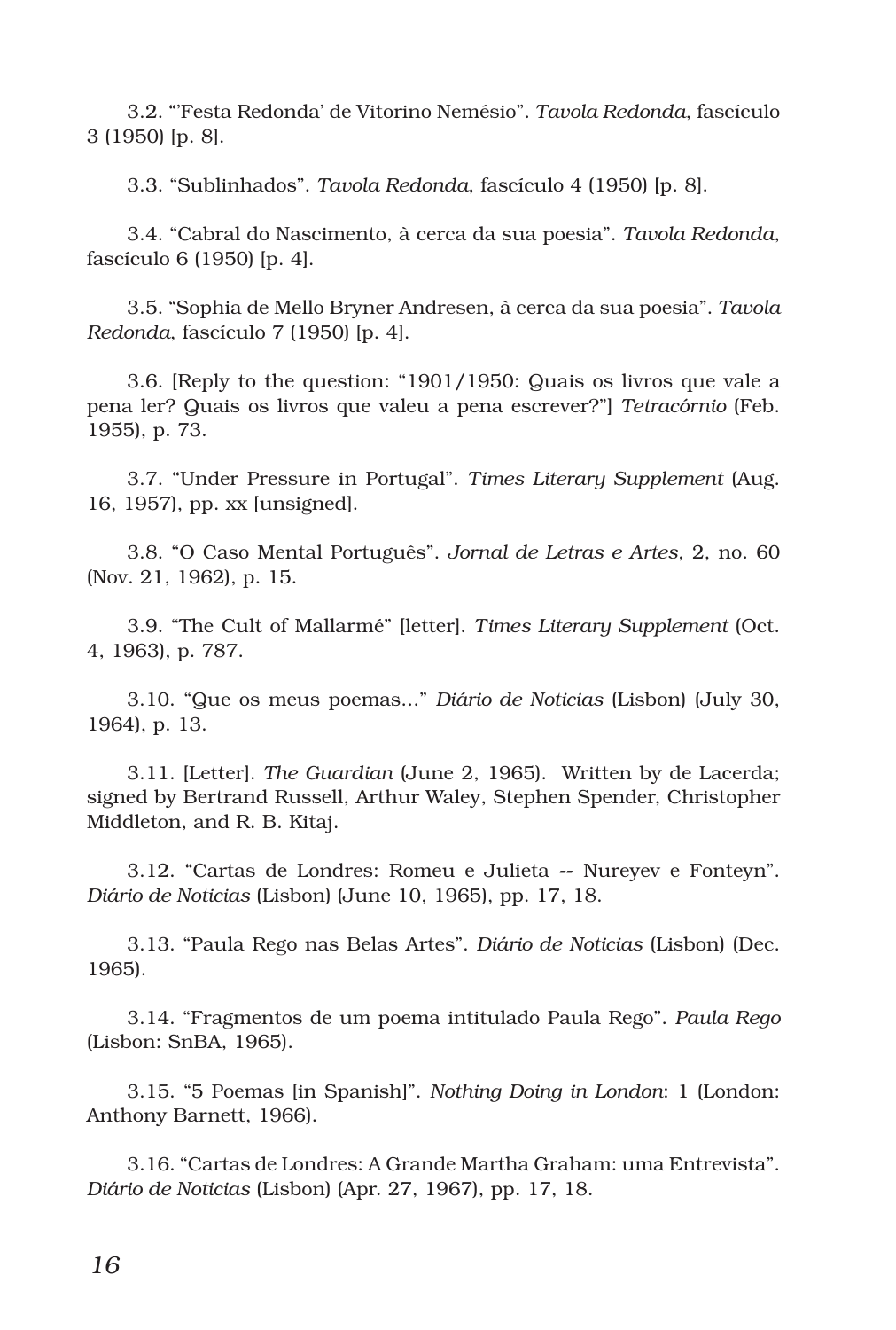3.17. "A Poesia Portugesa Entre 1950 e 1970: Notas Para Um Estudo". *Studies in Modern Portuguese Literature. Tulane Studies in Romance Languages and Literature*, no. 4 (1971), pp. 38-56.

3.18. "García Lorca e o poema como superfície plana". *Colóquio/ Letras*, no. 16 (Nov. 1973), pp. 64-65.

3.19. "Montaje para um surrealista portugues". *Plural*, 21 (1973), pp. 33-36.

3.20. "Uma revolução que é poesia". *Diário Popular* (June 9, 1980). [unseen; not this date]

3.21. Review of "Portuguese Art Since 1910" at the Royal Academy. *London Art Monthly*, no. 20 (Oct. 1978), p. 12.

3.22. "Apontamentos a lapis para um ensaio sobre Jorge Guillen". *Homenaje a Jorge Guillen: 32 estudios critico-literarios sobre su obra.* Intr. Justina Ruiz de Conde, Stasys Gostautas, Elena Gascón-Vera, and Mary H. Lusky. Wellesley: Wellesley College/ Madrid: Insula, 1978, pp. 295-301.

3.23. "*Os Lusíadas* e *Os Maias*: um Binómio Português?" *Colóquio/ Letras*, no. 72 (Mar. 1983), pp. 29-40.

3.24. "*Os Lusíadas* e *Os Maias*: um Binómio Português?" *Empire in Transition: The Portuguese World in the Times of Camões.* Ed. Alfred Hower and Richard A. Preto-Rodas. Gainesville, Florida: University of Florida Press/Center for Latin American Studies, 1985, pp. 219-30.

3.25. "O Aspecto Visionário em 'O Deus Nu(lo)' de António Ramos Rosa". *Colóquio/Letras,* no. 109 (May/June 1989), pp. 89-91.

3.26. "Las Meninas de Veláquez". *Colóquio Artes*, no. 85 (Jan. 1990), pp.44-45.

3.27. "L'Aspect visionnaire dans Le Dieu nu(l) d'Antonio Ramos Rosa" (translated by Ilda Mendes). *Courrier du Centre International d'Etudes Poetiques*, 185-86 (Jan.-June 1990), pp. 97-100.

3.28. "A Poesia de Mário de Sá-Carneiro: Tragedia sem Suporte". *Colóquio/Letras*, nos. 117-18 (Sept. -Dec. 1990), pp.153-55.

3.29. "Realism and the Romantic Intrusion: The Fiction of Eça de Queiroz and Machado de Assis". *Portuguese Studies*, 10 (1994), pp. 72-84.

3.30. "Sobre a Poesia de Luís Amorim de Sousa: Algumas Observações".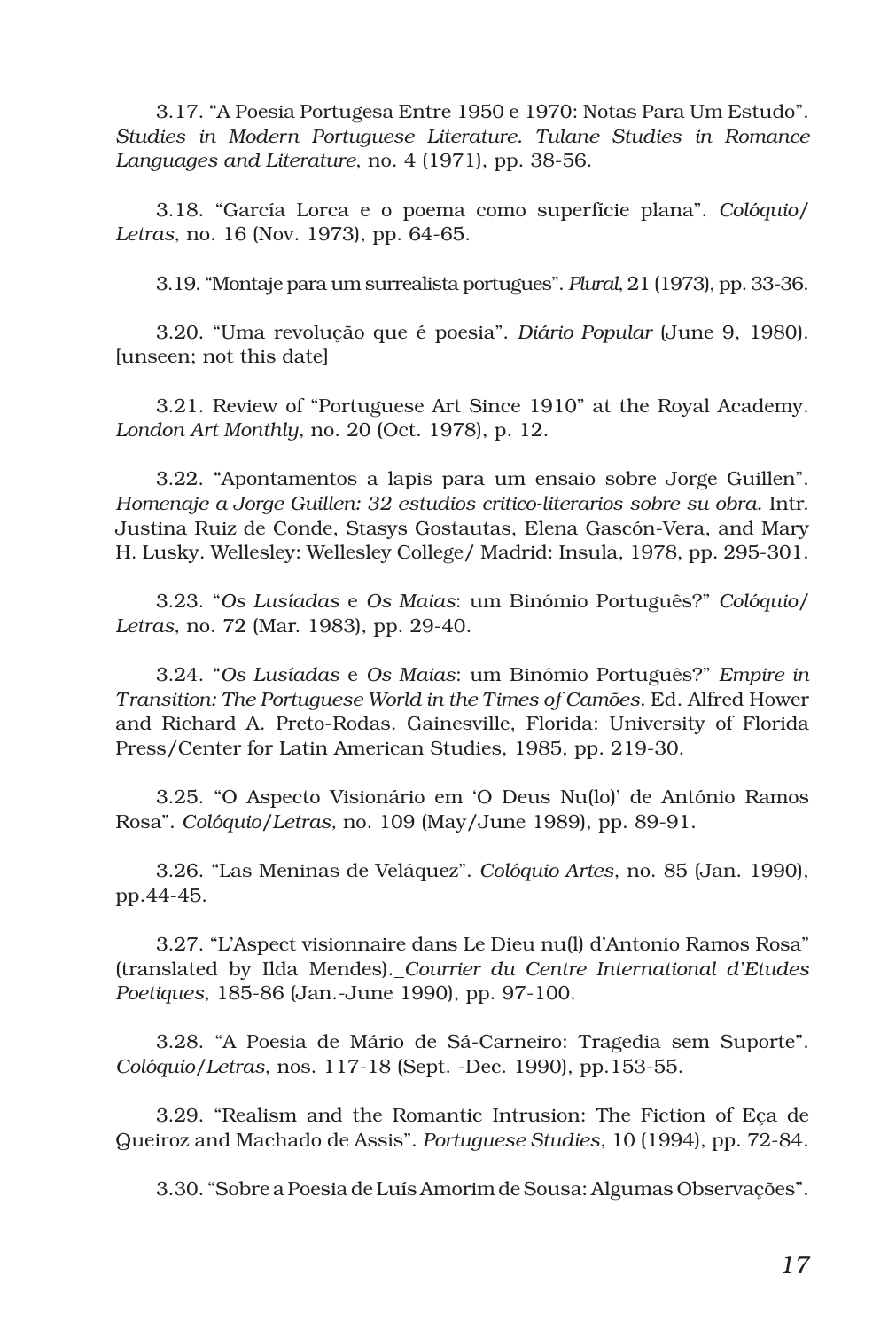*Tabacaria*, no. 8 (Summer 1999), pp. 84-85.

3.31. "Maria da Graça Amado da Cunha: Uma Grande Pianista". *JL: Jornal de Letras, Artes e Ideias,* 21 (4 to 18 April 2001), pp. 38-39.

3.32. "Cartas [to Luís Amorim de Sousa] ". Ed. Luís Amorim de Sousa, *Jornal de Letras* (2-15 Jan. 2008), p.16.

## 4. Contributions to Periodicals, Books, etc. (poems)

4.1. "Princípio," "Andar Contigo," "Destino," "Lago," Narciso," and "Ver-te". *Tavola Redonda*, fascículo 1 (1950) [p. 7].

4.2. "Dois," "Bibe Rasgado," and "Imagem". *Tavola Redonda*, fascículo 5 (1950) [p. 1].

4.3. "Longe". *Tavola Redonda*, fascículo 7 (1950) [p. 2].

4.4. "Dia," "Sonata," and "Praia". *Unicórnio* (May 1951), p. 52.

4.5. "Poema". *Arvore*, I (Autumn 1951), p. 53.

4.6. "A Secreta Fraternidade". *Arvore*, I, Primeiro fasciculo (1952), p. 20.

4.7. "Lago" and "Lake" [Portuguese and English versions]. *Encounter*, I (Oct. 1953), p. 33.

4.8. "Preobrazenje" ["Transformação"], "Sredinom puta" [" (No) meio de caminho"], and "Nokturno" ["Nocturno"], "Suvremena lirika Portugala" (translated into Croatian by Ante Cettineo). *Mogucnosti*, 3 (March 1954), pp. 151-52.

4.9. "Diotima" (translated by Arthur Waley and the author). *The Listener*, 53 (May 5, 1955), p. 793.

4.10. "Who" (translated by the author). *The Listener*, 55 (Jan. 12, 1956), p.50.

4.11. "Arcano," "A Uma Prostituta," and "Lugar Comun". *Pentacórnio* (Dec. 31, 1956), p. 19.

4.12. «Douze Poèmes» [«Le tigre qui marche dans mes gestes,» «Mon silence garde à jamais,» «Sereinement comme la mer inonde,» «Corps à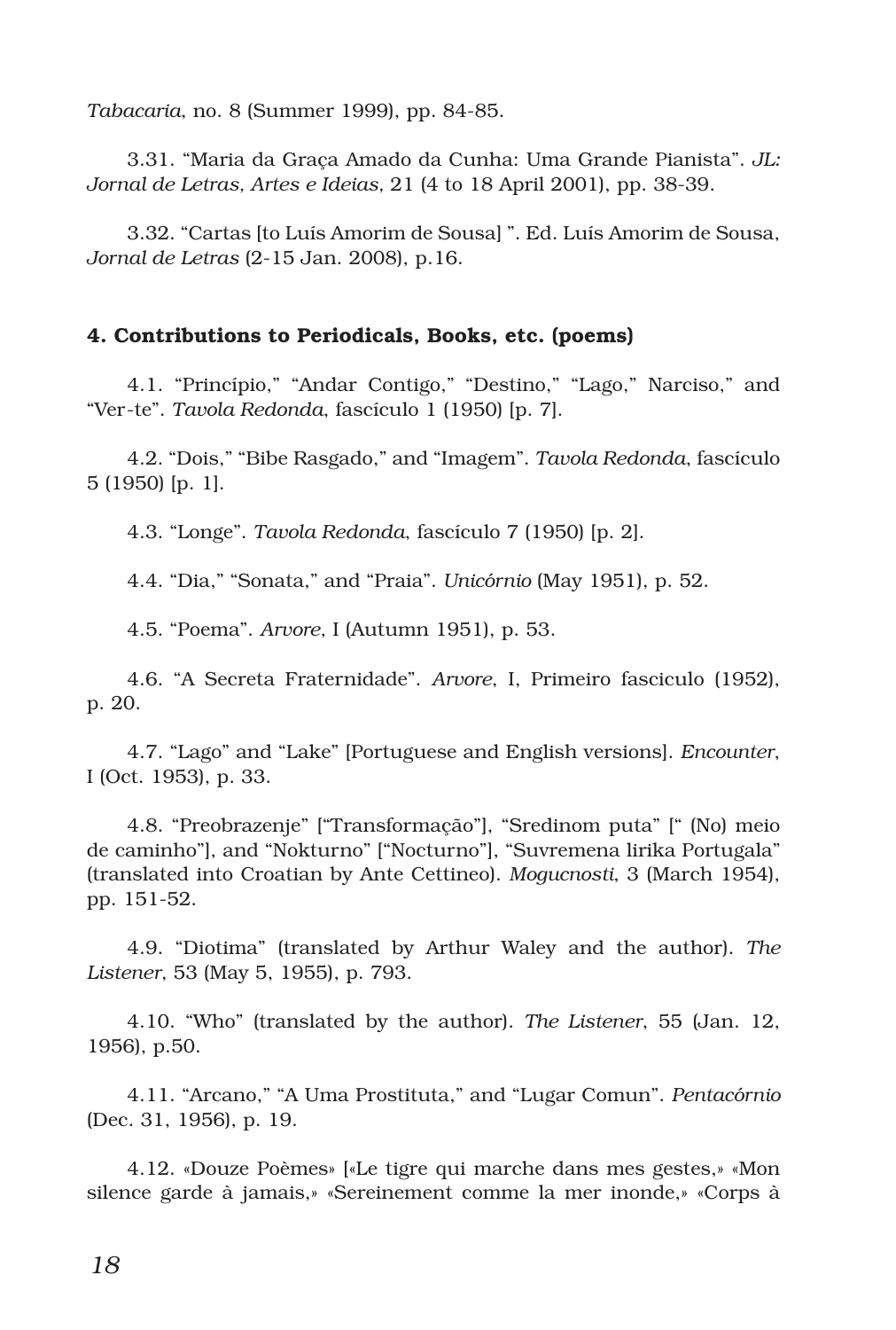corps, lutte --,» «Rue sans jambes et sans bras,» «Ce que la vie refuse, assisse, de profil,» «Clair-Obscur,» «Quel ange, quelle porte, quel long silence,» «Scherzo,» «Les navires, ce sont des rythmes.» «A Une Prostituée, «Il y a toujours beaucoup de monde dans mes poèmes»] (trans. into French by Henri Thomas and the author). *Botteghe Oscure*, Quaderno XX (Roma: Via della Botteghe Oscure, 32, 1957), pp. 98-192.

4.13. "Ma Chanson de Paris". *Colóquio - Revista de Artes e Letras*, Nos. 5 and 6 (Nov. 1959), p. 88.

4.14. "Poema [beginning "A amizade dos teus olhos recompensa"]". *Diário de Noticias* (New Bedford, Massachusetts) (April 13, 1960), p. 11.

4.15. "Lago Niassa." *A Voz de Moçambique* (Jan. 31, 1963), p. 6.

4.16. "9 Poems" [English and Portuguese versions of "Túmulo de Safo," "Éxtase," "Num rosto," "As cavernas no diamante," ""Hei-de um dia dizer," "A noite continua não consente," "Ó escuro encontro de amor," "A tua voz ávida," and "A terra tem túmulos a mais"]. *Delos*, 1 (1968), pp. 117-22.

4.17. "Inedit Poem" (translation by Luís Amorim de Sousa). *Agenda*, 6 (Autumn-Winter 1968), p. 56.

4.18. "Entry of the Bull in the Ring" and "To the City of Lisbon" (English translations). *Texas Times* (Nov.-Dec. 1969), p. 10.

4.19. "Peace March". *The Rag* (May 18, 1970), p. 16.

4.20. "New Poems" ["An Indian Woman of the Pueblo de Santo Domingo," "Everywhere the weight," "Height," "A necklace of African beads," "El gran teatro del mundo," and "The moon – that work of genius by President Nixon"]. Trans. Harriet Watts. *Delos*, 6 (1971), pp. 107-17.

4.21. "Maio". *Colóquio /Letras*, no. 11 (Jan. 1973), p. 44.

4.22. "A Língua Portuguesa" and in translation by Jean R. Longland as "The Portuguese Language" in Longland's "Poetry from P to E". *Journal of the American Portuguese Society*, 9 (Spring-Summer, 1975), p. 8.

4.23. "Ariel". *Colóquio / Letras*, no. 46 (Nov. 1978), pp. 74-75.

4.24. "Two Poems from Midday" (trans. by the author and David Wevill). *World Literature Today*, 53 (Winter 1979), p. 63.

4.25. "New York." *Gávea-Brown*, l, no. l (Jan.-June 1980), p. 28.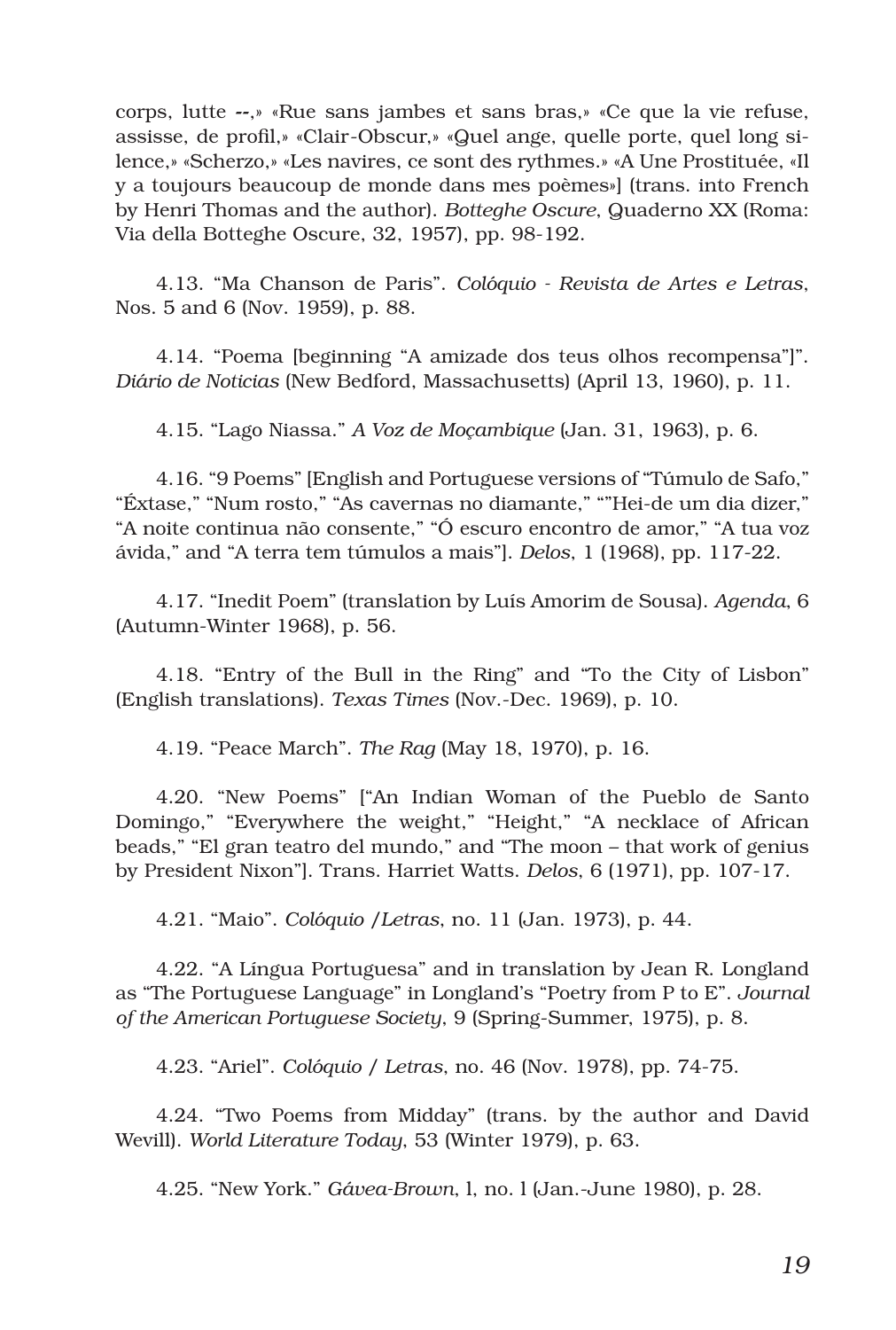4.26. "Hino ao Sol," "O que eu queria mais que tudo," and "Cantiga". *Colóquio / Letras*, no. 81 (Sept. 1984), pp. 53-54.

4.27. ["Chegas tarde"] (trans. into English by Jean R. Longland) in Jean R. Longland, "Three Portuguese Poets in Self-translation". *Translation Review*, Nos. 21-22 (1986), 25-26. [Also reprints Lacerda's own translation of the poem.]

4.28. "Caminho para a luz" and "Agonia". *Alberto de Lacerda: o Mundo de um Poeta* (Lisboa: Fundação Calouste Gulbenkian/ Centro de Arte Moderna, May 1987), [pp. 6, 40].

4.29. "Touro Pedro". *Colóquio / Letras*, no. 101 (Jan. 1988), pp. 72-73.

4.30. "Lago Niassa" (trans. into English by Jean R. Longland). *Pig Iron*, no. 15 (1988), p. 40.

4.31. "Tejo Inconsútil". *Colóquio/ Letras*, no. 108 (Mar.-Apr. 1989), pp. 70-71.

4.32. "Five Poems by Alberto de Lacerda ["On this night," "Sometimes from within," "Wood and stone and water," "That night reminded me," and "People who wait"]" (trans. Alexis Levitin). *Metamorphoses* (April 1996) 4: 2, pp. 90-93.

4.33. "Words do spring from your body" (trans. Christopher Middleton and the author). *Partisan Review*, 65 (Winter 1998), pp. 78-79.

4.34. "Hino ao Tejo". *Nothingatall* (Sept. 20, 2007): http://nothingatall.blogspot.com/2007/09

4.35."Hino ao Tejo". *Retrato da Palavra/Picturing Words* (Jan. 24, 2008): http://retrato das palavras.blogspot.com/search/label/alberto%20de%lacerda 4.27.

4.36. "Poemas Inéditos" ["As ondas que vão," "Lágrimas que o tempo," "E a dor mui lentamente," "No meio do caminho," "Paradisíaca"]". *Jornal de Letras* (2-15 Jan. 2008), p. 15.

4.37. "Exílio" *Poets.org* (Feb. 2008). www.poets.org/viewevent.php/ prmEventID

4.38. "Window". *Agni*, No. 67 (2008), [p. vi].

4.39. "Os poemas envelhecem," "Alguns (muitos poucos) vão deitando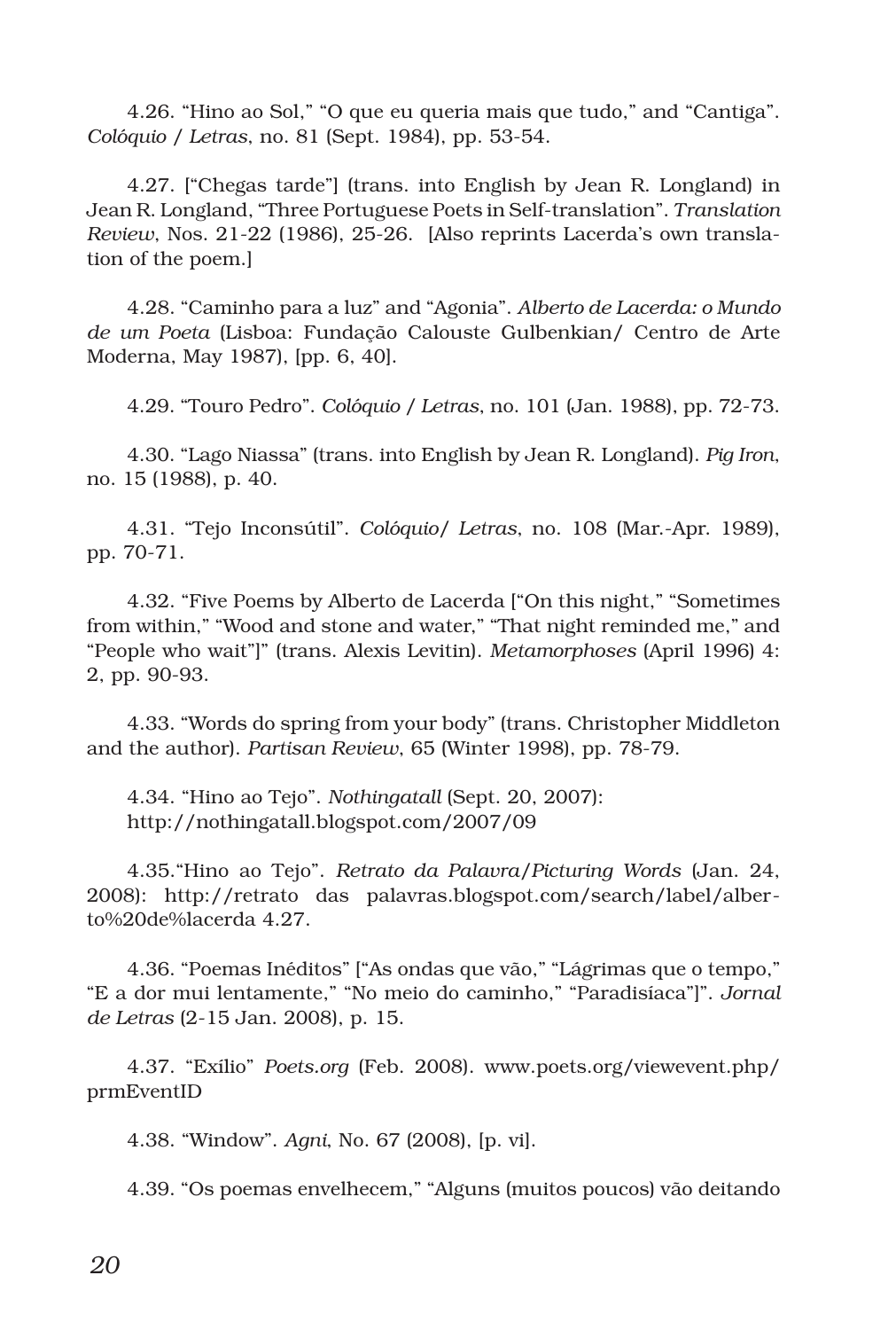raizes desconhecidas," "Do ramo mais falso o bafo dos deuses". *Rua Das Pretas* (Oct. 29, 2011).

4.40. "Exilio," "Eu vou partir," and "O Inverno" ["Exile," "I am Leaving," "Winter"-- translated by Calvin Olsen]. *Exchanges* (Winter/Spring) 2013.

## 5. Prefaces, Introductions

5.1. "Preface". *Poemas Escolhidos de Ruy Cinatti*. Selected with a preface by Alberto de Lacerda. Lisboa: Cadernos de Poesia, Gráf Boa Nova, 1951, pp. 7-13.

5.2. *Paula Rego Exposition in Portugal*. Belas Artes, 1965-1966.

5.3. "Modern Portuguese Poetry". *Journal of the American Portuguese Society*, 12, no. 1 (Summer 1978), pp. 1-9.

5.4. *Ultramarino* by Luís Amorim de Sousa. Lisboa: Imprensa Nacional - Casa da Moeda, 1997.

## 6. Journal Edited

6.1. *Maio: International Poetry Magazine*, No. 1 (1973).

#### 7. Translations (exclusive of his own poetry)

7.1. "Canção" [by Edith Sitwell]. Francisco Mata,"London Calling: Breve Perfil de Edith Sitwell". *O Seculo* (Oct. 5, 1952), p. 9.

7.2. "Fernando Pessoa" ["Todas as cartas de amor são"], "Depois da Feira," "A espantosa realidade das coisas," "O Infante D. Henrique," "Ode," and "Escrito num Livro Abandonadoem Viagem" – English and Portuguese]. Trans. with David Wevill. *Delos*, 5 (1970), pp. 138-45

7.3. "Modern Portuguese Poetry", theme issue of the *Journal of the American Portuguese Society*, 12, no. (Summer 1978): (1) "Encounter" and "The Flower Speaks a Language Unnamed by the Seed" ("Encontro" and "A flor tem linguagem de que a sua semente não fala," poems by Almada Negreiros), pp. 15-16; (2) "Passage" ("Passagem," poem by Adolfo Casais Monteiro), p. 16; "Root of the Landscape," "In Those Nights," "Love Poem of Antony and Cleopatra," "Fernando Pessoa," "Poem from a Destroyed Book, and "I Speak of Freedom" ("Raiz da paisagem," "Naquelas Noites,"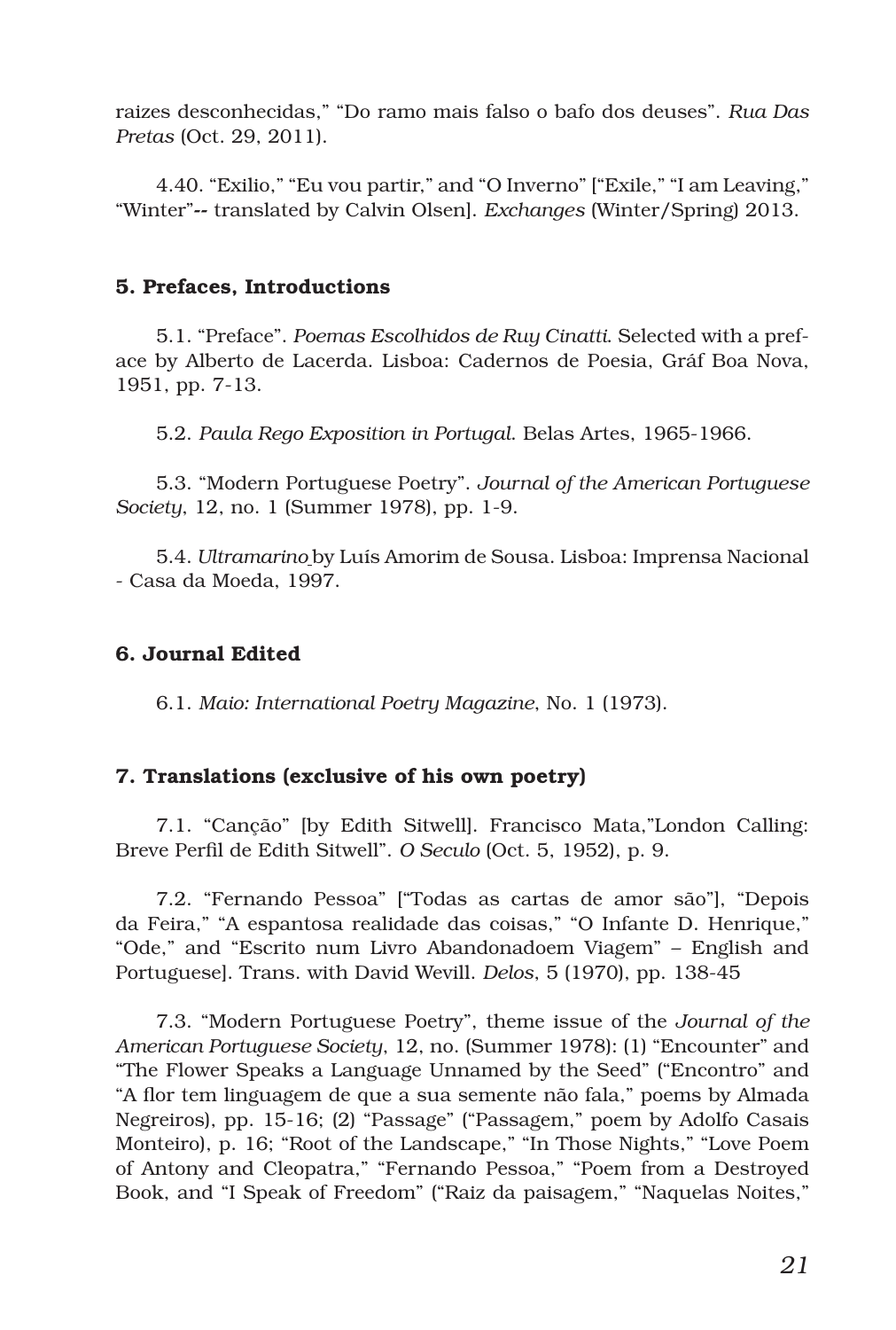"Poema de Amor de António e de Cleápatra," "Fernando Pessoa," "Poema de um livro destruido," and "Eu falo da primeira liberdade," poems by Sophia de Mello Breyner), pp. 39-41; and, with Marc Widershien, "The Blind Muses" [excerpt] ("As musas cegas" [fragmento], poem by Herberto Helder), pp. 63-65.

7.4. John McEwan, *Paula Rego*. Lisboa: Quetzal, 1988.

7.5. Luís Amorim de Sousa, "Private Scene" and "Four with the Letter S [from "Insect on Leaf"]". Trans. Marc Widershien, Luís Amorim de Sousa, and Alberto de Lacerda. *Modern Poetry in Translation*, n.s., No. 18 (2001).

## 8. Interviews

8.1. "Alberto de Lacerda: 'Aceito, começo a aceitar as minhas contradições'" by Carlos Williams, *JL/Jornal de Letras, Artes e Ideias*, 4, no. 102 (July 19, 1984).

8.2. "Alberto de Lacerda, a criação é um acto sagrado". *JL/Jornal de Letras, Artes e Ideias*, 7, no. 261 (July 6, 1987).

## 9. Catalogues, Exhibitions

9.1. *Alberto de Lacerda: o Mundo de um Poeta*. Lisboa: Fundação Calouste Gulbenkian/ Centro de Arte Moderna, May 1987. [Exhibited in London as well in 1988.]

9.2. *Colecção Alberto de Lacerda: Um Olhar.* Preface by Mário Soares; essays by Alfredo Caldeira, Jhumpa Lahiri, John McEwen and Luís Amorim de Sousa. Lisbon: Assírio e Alvim / Fundação Mário Soares, 2009.

9.3*. Insolent Grace: An Exhibition on the Transatlantic Life of Alberto de Ladcera*, curated by Luis Amorim de Sousa, April-June 2011, Poets House, New York.

#### 10. Poems in Anthologies, Collections

10.1. "Ascensão," "Ombro," "Bach," "Ode," and "Diotima". *Doze Jovens Poetas Portuguêses*. "Os Cadernos de Cultura". Ed. Alfredo Margarido and Carlos Eurico da Costa (Rio de Janeiro: Ministério da Educação e Saúde/ Serviço de Documentação, 1953), pp. 11-13.

10.2. "A meio do caminho," "Os Poetas e os amantes," "Resposta," "'Por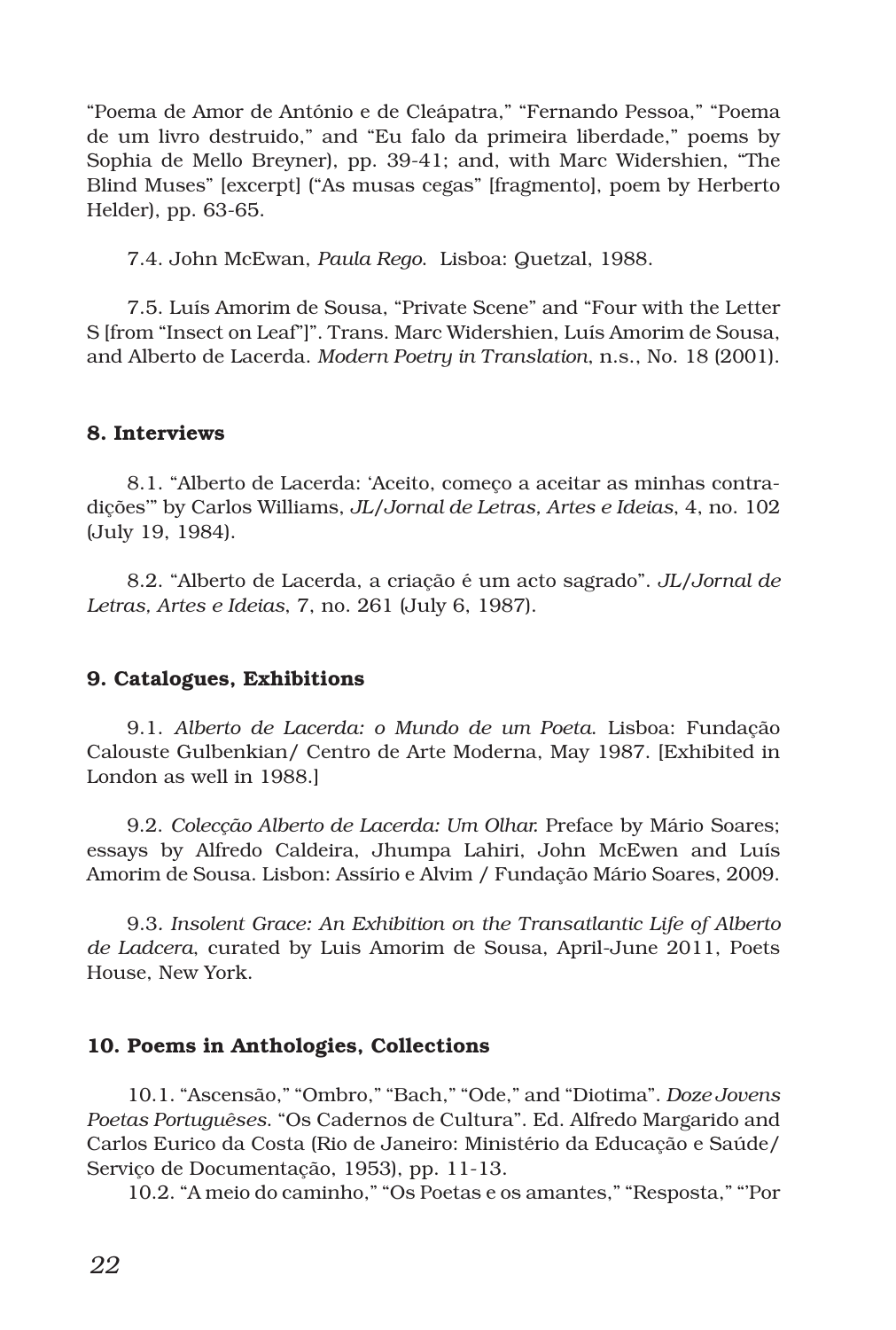que pairas?'," "Ombro," "Diotima," "'Ali onde sem nome...'," "Homenagem a Piero della Francesca," "Dois Gumes," "Segredos, "Do Ouro," "Recordação," "Ocultação," "Súplica no tempo antigo". *Líricas Portuguesas*, 3rd ed., Ed. Jorge de Sena (Lisboa: Edições 70, 1983), II, pp. 385-97. [First edition (1958) -- not seen.]

10.3. "Praia". *História da Poesia Poruguesa do Século Vinte, Acompanhada de Uma Antologia*. Ed. João Gaspar Simões (Lisboa: Empresa Nacional da Publicidade, 1959), II, p. 810.

10.4. "Upper Town" ["Bairro Alto"] and "Divine Attributes" ["Atributos Divinos"] (trans. into English by Jean R. Longland). *Selections from Contemporary Portuguese Poetry: A Bilingual Selection* by Jean R. Longland (Irvington-on-Hudson, New York: Harvey House, 1966), pp. 92-95.

10.5. "Diotima" (trans. Jonathan Griffin). *Modern Poetry in Translation 13/14*. Ed. Helder Macedo (London: Modern Poetry in Translation Ltd., 1972), p. 38.

10.6. "Homage to Piero della Francesca" (trans. Rudolf Nassauer), "The Eternal Return of Diotima" (trans. Jonathan Griffin), and "The Portuguese Language" (trans. Alberto de Lacerda). *Contemporary Portuguese Poetry: An Anthology in English*. Ed. Helder Macedo and E. M. de Melo e Castro (Manchester: Carcanet, 1978), pp. 110-12.

10.7. "Melody". *Love: A Celebration in Art and Literature*. Ed. Jane Lahr and Lena Tabori (New York: Stewart, Tabori & Chang, 1982), p. 197.

10.8. "L'Isle Joyeuse," "Ilha de Moçambique," "A Minha Ilha," "Ponta da Ilha," "Moçambique," and "Jóias." *A Ilha de Moçambique Pela Voz dos Poetas*, compiled by Nelson Saúte e António Sopa (Lisbon: Edições 70 (para o Comissário-Geral de Moçambique na Exposição Universal de Sevilha, 1992), pp. 30, 54, 68, 121, 136, 146.

10.9. "Ao longe, a Vida" and "Princípio". *Antologias de Poesia da Casa dos Estudantes do Império 1951-1963: Volume II: Moçambique.* Ed. A. Freudenthal, R. Magalhães, H. Pedro, and C. Veiga Pereira (N.p.: Edição ACEI, 1994), p. 19. [Previously published in one of the separate Antologias.]

10.10. *Anthology of Contemporary Portuguese Poetry* (Brazil) 1999. [Not seen]

10.11. "Depois de Teres Partido". *Estrada Larga* 3 (*Estrada Larga Antologia do Suplemento Cultura e Arte de "O Comércio do Porto*). Ed. Fernando Ranhas (Porto: Edições Maranas, n.d.), p.404.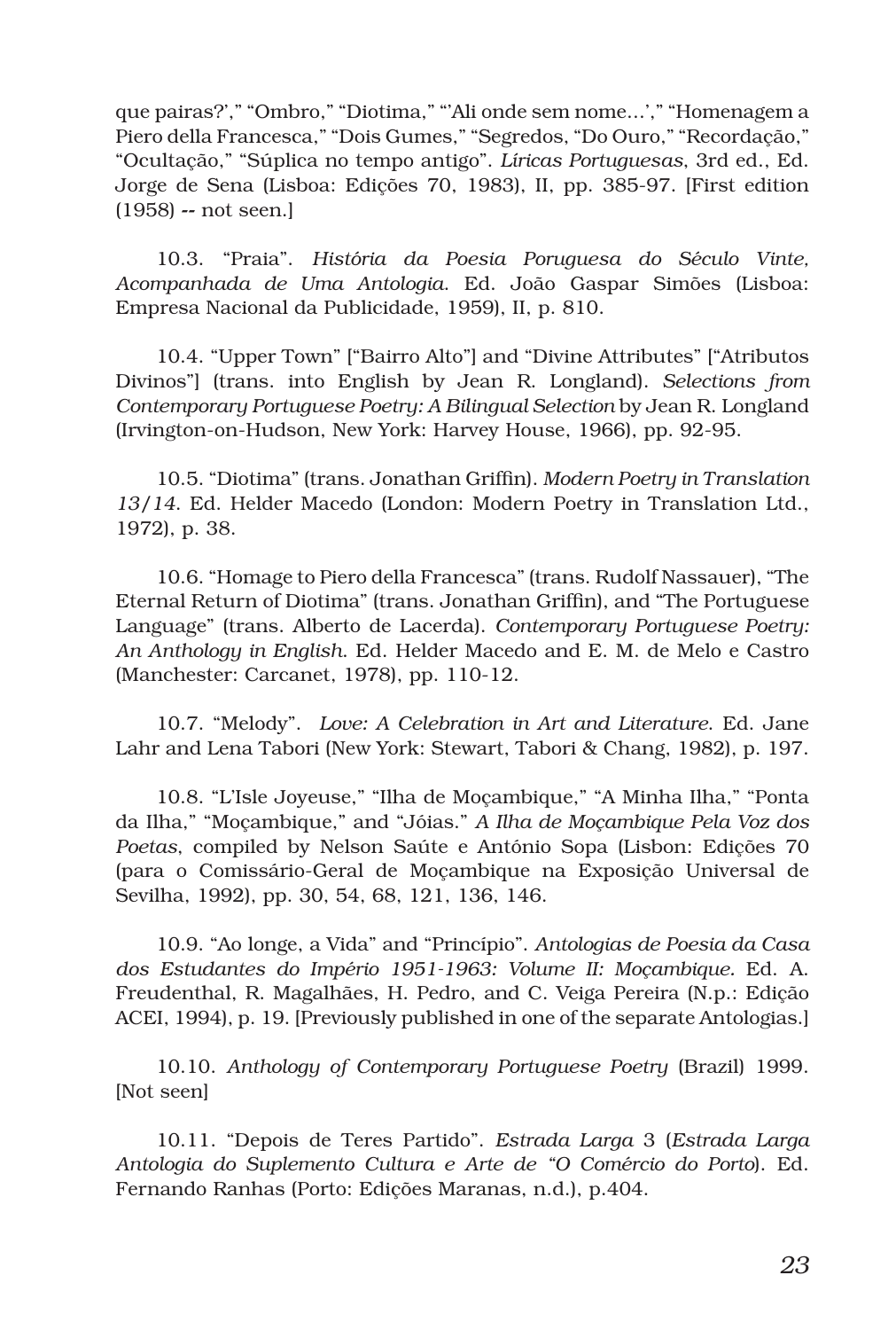10.12. "Hino ao Tejo" and "A Brasileira do Chiado". *Lisboa com seus Poetas*. Ed. Adorianda Providência Torgal and Clotildo Botelho (Lisboa: Dom Quixote, 2001), pp. 83, 103-04.

10.13. "Ninfa". *Rosa do Mundo: 2001 Poemas para o Futuro*, organized by Manuela Correia (Porto: Assírio e Alvim, 2001), p. 1669.

## 11. Miscellaneous

11.1. "Refugiados em Inglaterra Apresentam Reivindicações e Pedem o Livre Regresso a Portugal" [Communicação do exilados políticos de Londres confiada a Alberto de Lacerda]. *Diário Popular* (May 11, 1974), p. 7.

11.2. "On Pessoa's Place in Modern Literature" [an excerpt]. *Fernando Pessoa: A Galaxy of Poets 1888-1935* ([London]: London Borough of Camden in Association with the Portuguese Ministries of Foreign Affairs and Culture, 1985), pp. 46-47.

11.3. "Vieira da Silva." *The Independent*, no. 1682 (9 Mar. 1992), p. 23. Obituary.

11.4. "Pessoa's Place in Literature". *A Centenary Pessoa*. Ed. Eugénio Lisboa with L. C. Taylor (Manchester: Carcanet, 1995), p. 298. [Same as 11.2]

11.5. "Adrien de Menasce." *The Independent*, no. 2651 (18 Apr. 1995), p. 12. Obituary.

11.6. "Ilha de Moçambique" and "Hino ao Tejo" [poems on the internet]: http://www.e-net.com.br/seges/als.html and http://www.terravista.pt/ Guincho/2482/alblacerda.html

11.7. "Jardim sem azul" [poem on the internet]: http://www.terravista.pt/Bilene/1980/alacerda.html

11.8. "Austin" [poem reprinted under date of Mar. 19, 1998]. *Poemario (Calendar for 1998).* Lisboa: Assírio & Alvim, 1998.

11.9. "Homenagem a Maria Helena Vieira da Silva". htpp:www.capitu. com.br/pplacerdaalbertode.htm

11.10. "Homenagem a Piero della Francesca". *Mar de Poesias*. htpp:// www.mardepoesias.com

11.11. Timothy Richard Wutrich. "Theater and philosophy, infor-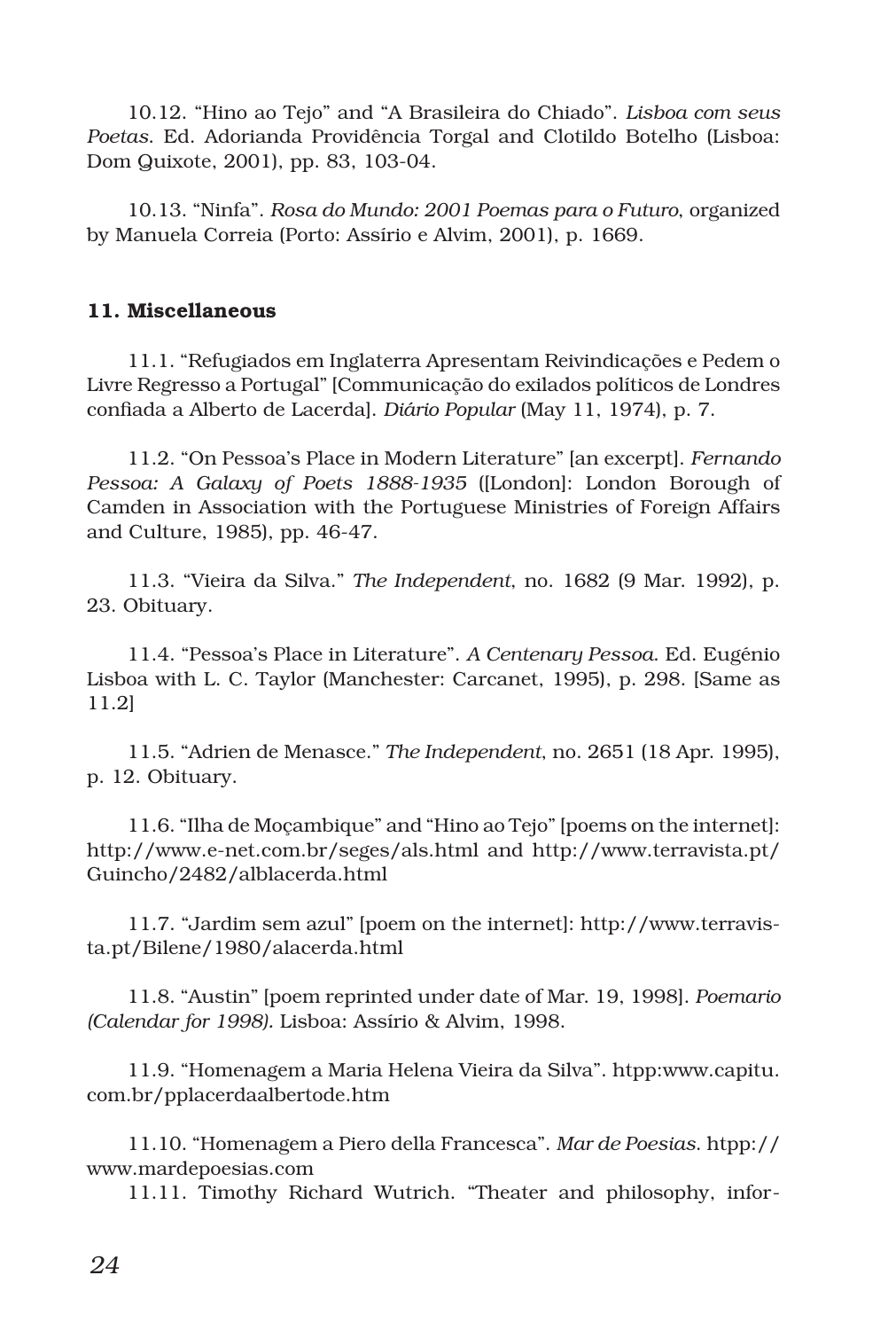mation technology and democracy: a skeptic's view" (chapter 7). *Public Participation and Information Technologies* (1999) – lines quoted in the dedication to Pedro Ferraz de Abreu:

> Filhos cegos dos gregos, a noite de seu Dia é que nos vê.

Alberto de Lacerda

# II. Secondary

## 12. Notes, etc.

12.1. "N.R." *Tavola Redonda*, fascículo 6 (1950) [p. 4].

12.2. [David Mourão-Ferreira]. "Nota". *Tavola Redonda*, fascículo 13 (1952) [p. 7].

12.3. Goulart Nogueira. "A Poesia da 'Tavola'". *Tavola Redonda*, fascículos 19 and 20 (1954) [p. 4].

12.4. "Movimento Literário e Artístico em Portugal". *Diário de Noticias* (New Bedford, Massachusetts (Apr. 18, 1958), p. 3.

12.5. "Personals". London *Times* (Jan. 5, 1965).

12.6. Jorge de Sena. "Albero de Lacerda". *Líricas Portuguesas*, 3rd ed., Ed. Jorge de Sena (Lisboa: Edições 70, 1983), 2, pp. 384-85. First edition in 1958.

12.7. Roy Campbell, *Portugal*. Chicago: Henry Regnery, 1958, p. 156.

12.8. Martin Seymour-Smith. "Portuguese Literature". *Funk & Wagnalls Guide to Modern World Literature* (New York: Funk & Wagnalls, 1973), pp. 924-25; 3rd ed. rev. (New York: Peter Bedrick Books, 1985), p. 1035.

12.9. "Alberto de Lacerda". *Diário Popular* (May 11, 1974), p. 7.

12.10. António José Saraiva and Oscar Lopes. *História da Literatura Portuguesa*. 8th ed. (Porto: Porto Editora, 1975), p. 1143.

12.11. "Alberto de Lacerda". *World Literature Today*, 53 (Winter 1979), p. 67.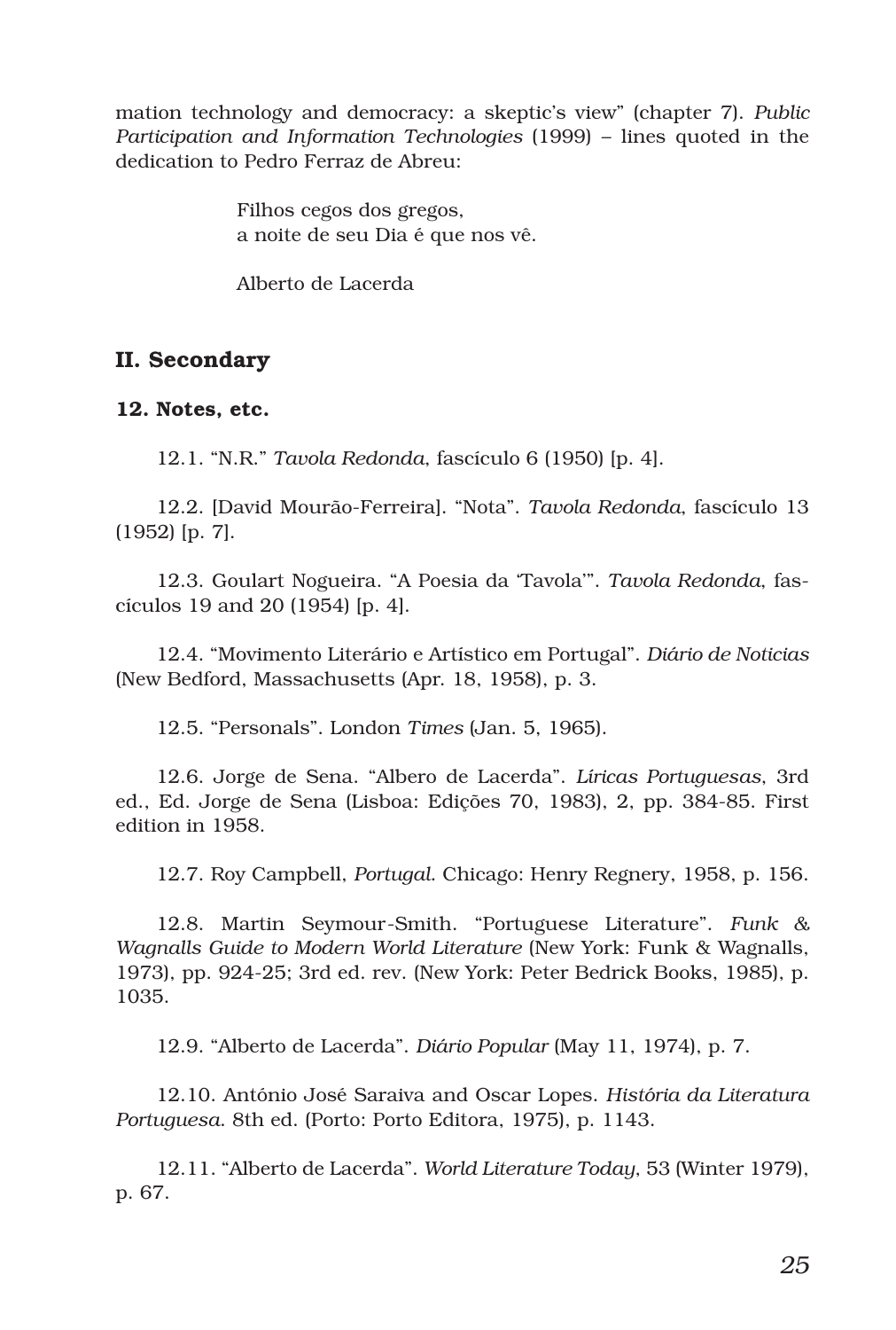### 13. Articles, Reviews, Criticism in Books, etc.

13.1. A[ntónio] R[amos] R[osa]. "Poemas". *Arvore*, 1 (Autumn 1951), p. 79.

13.2. Russell G. Hamilton. *Voices from an Empire: A History of Afro-Portuguese Literature* (Minneapolis: University of Minnesota Press, 1975), pp. 175, 178-79, 181.

13.3. Jorge de Sena. "Poemas Escolhidos, de Ruy Cinatti". *Arvore*, 5, no. 2 (Winter, 1951/1952); reprinted in *Estudos de Literatura Portuguesa-II* (Lisboa: Edições 70, 1988), pp. 113-118.

13.4. Anon. "From the Portuguese" [Review of *77 Poems*]. *Times Literary Supplement* (July 15, 1955), p. 392.

13.5. Anon. "Six Poets in Search of a Public [includes a review of *77 Poems*]". London *Times* (Aug. 11, 1955), p. 9; see also *The Times Weekly Review* (Aug. 18, 1955), p. 12.

13.6. Anon."Um Livro de Versos do Poeta Portugês Alberto de Lacerda." *Diário de Noticias*. (New Bedford, Massachusetts) (July 28, 1955), p.5.

13.7. Jorge de Sena. "Acerca de um puro poeta." *Diário de Noticias* (Lisbon) (Jan. 1, 1956, p. 7; Feb. 2, 1956), pp. 7-8; reprinted in *Da Poesia Portuguesa* (Lisboa: Atica, 1959); and *Estudos de Literatura Portuguesa*-II (Lisboa: Edições 70, 1988) pp. 47-53.

13.8. Manuel Bandeira, "Edith Sitwell." *Jornal do Brasil* (Oct. 6, 1957); reprinted in Manuel Bandeira, *Prosa*. Ed. Antonio Carlos Villaça (São Paulo: Livraria Gir Editora, 1983), pp. 137-38.

13.9. Manuel Bandeira, "Vi a Rainha." *Jornal do Brasil* (Oct. 9, 1957); reprinted in *Poesia e Prosa – Flauta do Brasil*, 2 (Rio de Janeiro: José Aguilar, 1958). Printed, also, in Jorge de Sena, *Englaterra Revisitada* (Lisbon: Edições 70, 1986), pp. 73-74.

13.10. Jorge de Sena, "Londres e Dois Grandes Poetas." *Diário Popular* (Oct. 24, 1957); reprinted in *Estudos de Cultura e Literatura Brasileira* (Lisbon: Edições 70, 1988), pp. 121-23.

13.11. "Le Poète Portugaise." *Critique*, no. 117 (1957). Paris: Edition de Minuit. [Not seen]

13.12. Jorge de Sena, "Os 'Cadernos de Poesia.'" *Diário Popular* (Nov.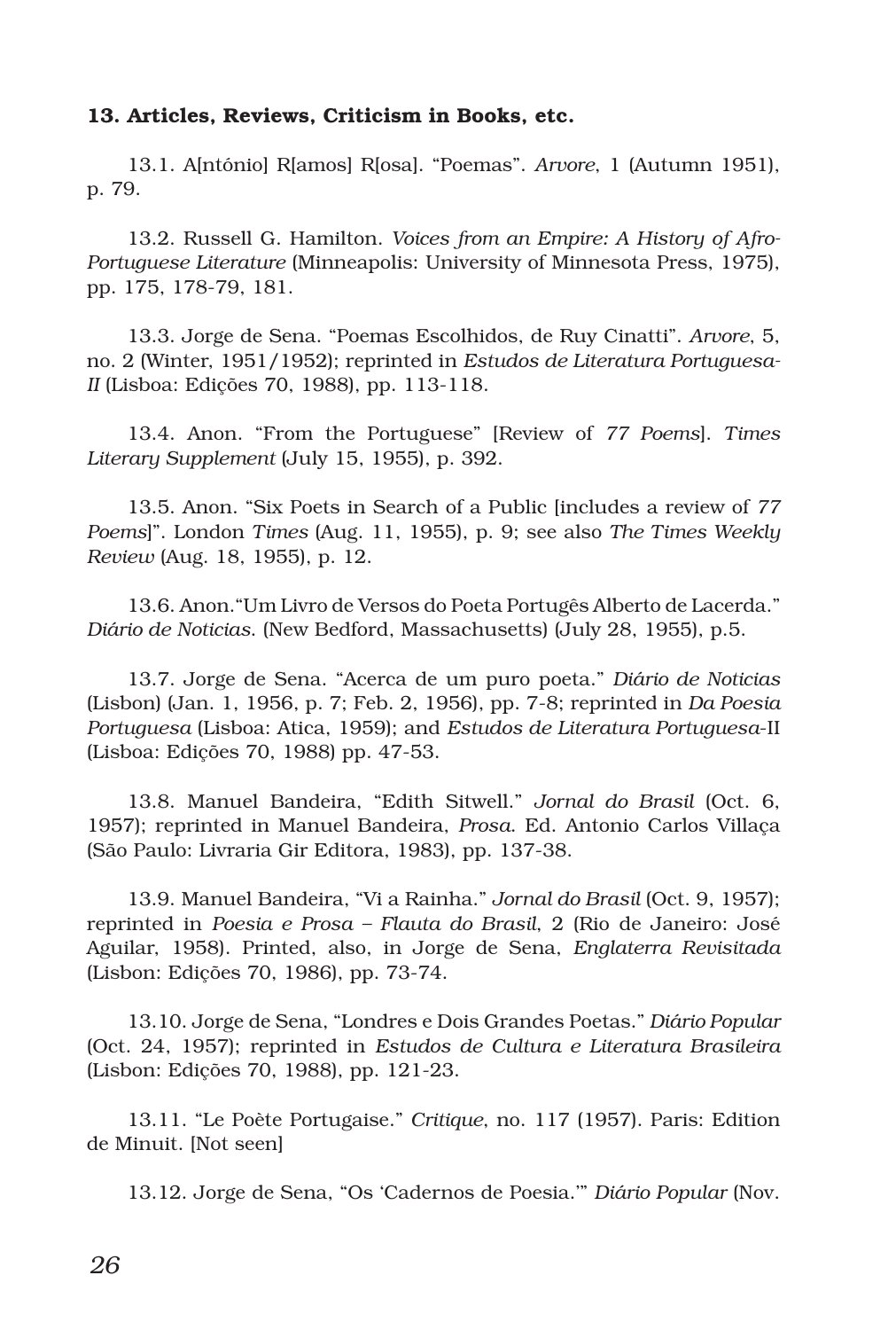13, 1958); reprinted in *Estudos de Literatura Portuguesa* - I (Lisboa: Edições 70, 1982), pp. 229-34.

13.13. "Requiem Mass: Countess Nora Wydenbruck." London *Times*, Sept. 3, 1959, p. 12. [A. de L. is listed as in attendance.]

13.14. José Blanc de Portugal, "Palácio." *Colóquio - Revista de Artes e Letras*, no. 19 (July 1962), p. 63.

13.15. António Ramos Rosa, "A Integração Circular na Poesia de Alberto de Lacerda." *Exílio* by Alberto de Lacerda (Lisboa: Portugália, 1963), pp. ix-xlviii.

13.16. Nuno de Sampayo, "*Exílio*." *Colóquio - Revista de Artes e Letras*, no. 30 (Oct. 1964), p. 72.

13.172. Elizabeth Salter, *The Last Years of a Rebel: A Memoir of Edith Sitwell* (Boston: Houghton Mifflin, 1967), p. 16 *et passim*.

13.18. Edith Sitwell, *Selected Letters. 1919-1964*. Ed. John Lehmann and Derek Parker (New York: Macmillan, 1970). Letters to Alberto de Lacerda, pp. 184, 208, 216; mentions, 215, 217, 219.

13.19. Jorge de Sena, "Poesia Portuguesa de Vanguarda: 1915 e Hoje." *Insula*, nos. 296/297 (July/Aug. 1971); reprinted in *Estudos de Literatura Portguesa*-III (Lisbon: Edições 70, 1988), pp, 107-23.

13.20. Evelyn Waugh, *The Diaries of Evelyn Waugh*. Ed. Michael Davie (London: Weidenfeld and Nicolson; Boston: Little, Brown, 1976), p. 735. [Waugh's description of Lacerda is quoted in Victoria Glendenning's *Edith Sitwell: A Unicorn Among Lions* (1981); see also Glendenning's "Dame Edith's Conversion," London *Times* (July 4, 1981), p. 5.]

13.21. Adolfo Casais Monteiro, "Alberto de Lacerda." *A Poesia Portugesa Contemporanea* (Lisboa: Sá da Costa, 1977), pp. 303-06.

13.22. António Ramos Rosa, "A Poesia de Alberto de Lacerda e o Círculo Total." *A Poesia Moderna e a Interrogação do Real* - II (Lisboa: Arcádia, 1980), pp. 13-47.

13.23. Fernando Guimarães, *Simbolismo, Modernismo e Vanguardas* (Lisboa: Imprensa Nacional - Casa da Moeda, 1982), pp. 440-41.

13.24. Fernando J. B. Martinho, "Tauromagia." *Colóquio/ Letras*, no. 73 (May 1983), pp. 72-73.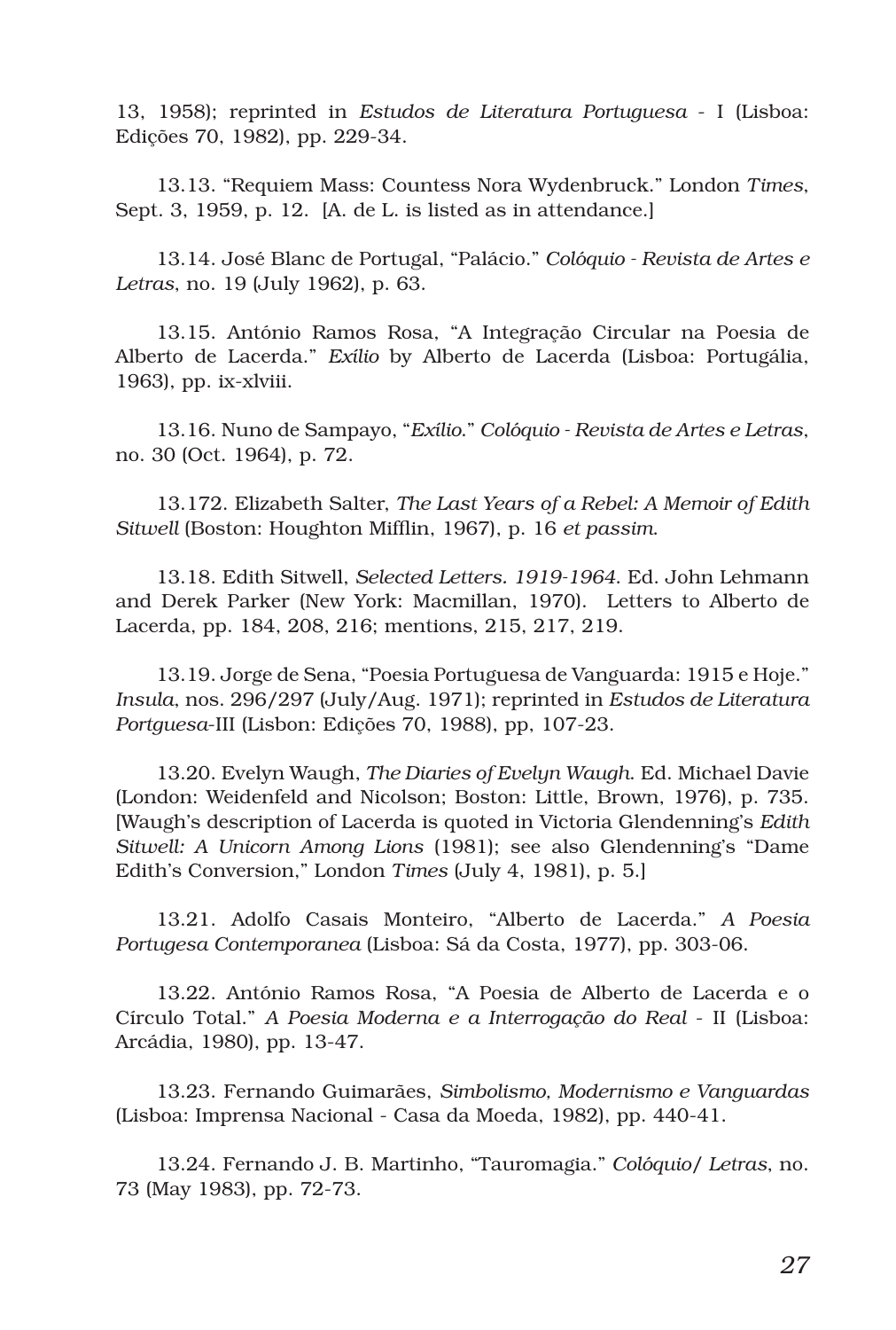13.25. Fernando J. B. Martinho, *Pessoa e a Moderna Poesia Portuguesa - do "Orpheu" a 1960* (Lisboa: Biblioteca Breve, 1983), pp. 125-28.

13.26. Fernando J. B. Martinho, "*Oferenda*-I." *Colóquio/ Letras*, no. 90 (March 1986), pp. 94-96.

13.27. Manuel Antunes, "Tendências da Jovem Poesia Portuguesa." *Legómena, Textos de Teoria e Crítica Literaria* (Lisboa: Imprensa Nacional - Casa da Moeda, 1987), pp. 440-41.

13.28. Fernando J. B. Martinho, "Alberto de Lacerda - *Elegias de Londres*." *ICALP - Revista*, no. 9 (Oct. 1987), pp. 143-50.

13.29. Luís Amorim de Sousa and others. Sousa, "Viva Bellini" [p. 5]; Eduardo Lourenço, "Alberto de Lacerda: Uma poética do exílio redimido" [pp. 9-10, 12-13]; António Ramos Rosa, "Alberto de Lacerda entre a Luz e a Obscuridade" [pp. 14-15]; John McEwen, "O mundo visual de um poeta" [pp. 17-18] and "A Poet's Visual World" [21-23]; and Anon., "Alberto de Lacerda: Nota biográfica," [p. 24]. *Alberto de Lacerda: o Mundo de um Poeta* (Lisboa: Fundação Calouste Gulbenkian/Centro de Arte Moderna, May 1987).

13.30. Fernando Guimarães, "Acerca das 'Elegias de Londres' de Alberto de Lacerda." *Colóquio/Letras*, no. 101 (Jan./Feb. 1988), pp. 99- 101.

13.31. António Ramos Rosa, "Meio-Dia." *Colóquio/Letras*, no. 106 (Nov./Dec. 1988), pp. 97-98.

13.32. António Ramos Rosa, "Sonetos de Alberto de Lacerda, um livro de amor." *JL: Jornal de Letras, Artes e Ideias* (Dec. 24, 1991), pp. 10-11.

13.33. Eugénio Lisboa, "Alberto de Lacerda: a Evidência da Luz." *JL: Jornal de Letras, Artes e Ideias* (Apr. 28-May 4, 1992), p. 32.

13.34. Brett C. Millier, *Elizabeth Bishop: Life and the Memory of It* (Berkeley: University of California Press, 1993), pp. 356, 437, 457, 461.

13.35 John McEwen, *Paula Rego* (New York: Rizzoli, 1992), pp. 45, 72, 76, 77, 83, 163, 228n.

13.36. George Monteiro, "Jorge de Sena/ Edith Sitwell: Correspondence." *Santa Barbara Portuguese Studies*, 1 (1994), pp. 5-28.

13.37. Luisa Borges, "Review of *Sonetos*." *Colóquio/ Letras*, nos. 132-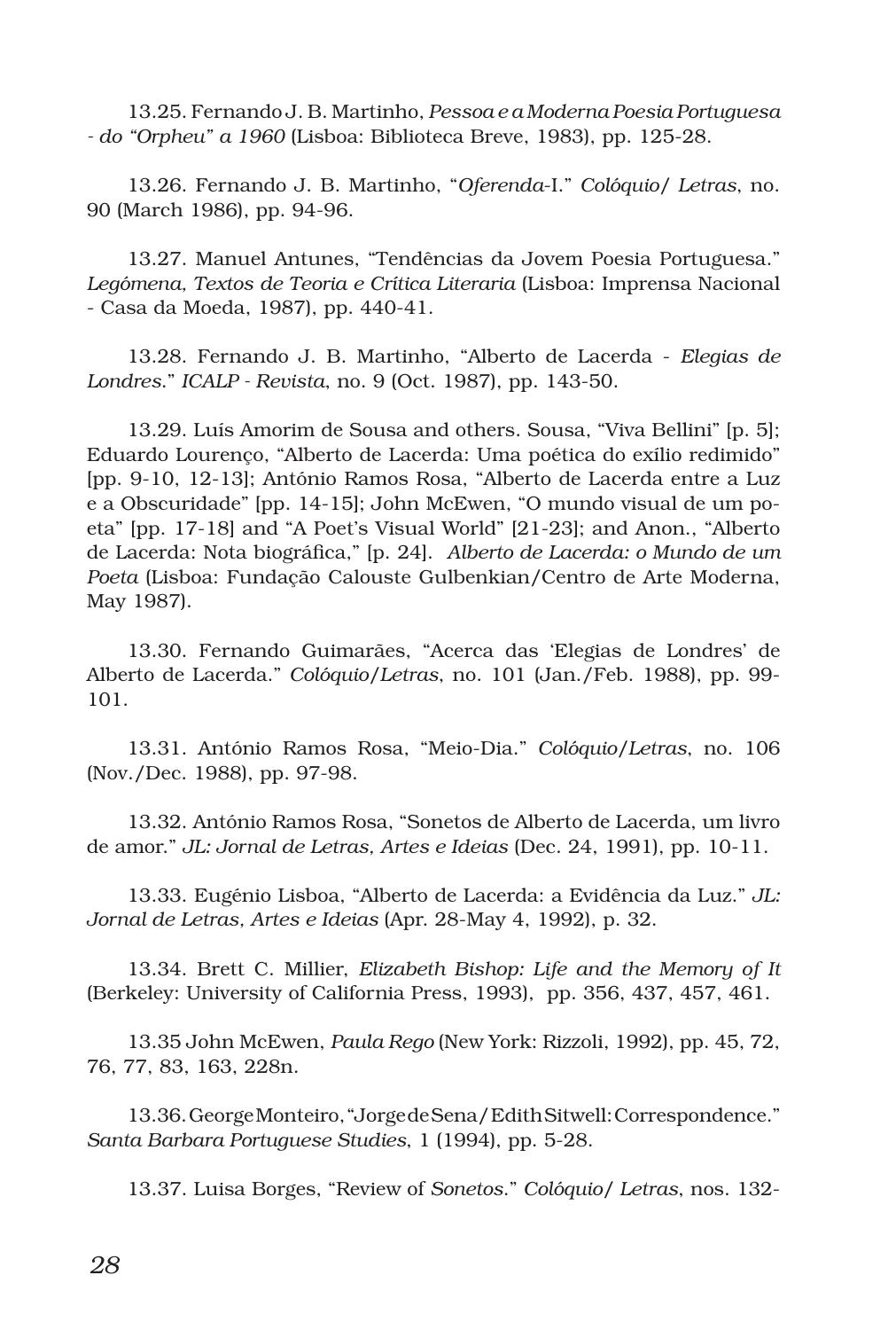133 (Apr.-Sept. 1994), pp. 239-40.

13.38. George Monteiro, "Review of *Oferenda II*." *World Literature Today*, 69 (Winter 1995), pp. 123-24.

13.39. Onésimo Teotónio Almeida, "A(Ponte)amentos de Leitura na Areia." *Rio Atlântico* (Lisbon: Salamandra, 1997), pp. 190-91. [Previously published, in 1994; probably in *Diário de Noticias* (Lisbon)]

13.40. *Selected Letters of Edith Sitwell*. Ed. Richard Greene (London: Virago Books, 1997), pp. 353, 378.

13.41. Luís Amorim de Sousa, *Londres e Companhia* (Lisbon: Assírio & Alvim, 2004), pp. 112-14 *et passim*.

13.42. *Jorge de Sena / José Augusto França: Correspondência*. Ed. Mécia de Sena (Lisbon: Imprensa Nacional - Casa da Moeda, 2008), pp. 97 *et passim*.

13.43. Ana Vitória, "Findou-se 'a vertigem solar' do poeta Alberto de Lacerda." *Jornal de Noticias* (Aug. 26, 2007). http://jn.sapo. pt/2007/08/28/cultura

13.44. "O Poeta Expatriado." *Da Literatura* (Aug. 28, 2007). http:// daliteatura.blogspot.com

13.45.1. Miguel Mora "Alberto de Lacerda." *El País* (Sept. 1, 2007) www.elpais.com/articulo/agenda/ Alberto/Lacerda/poeta/

13.46. John McEwen, "Alberto de Lacerda: Acclaimed Poet, Artist and Critic." *The Independent* (Sept. 4, 2007); reprinted (in Portuguese) as "Retrato do Poeta." *Jornal de Letras* (2-15 Jan. 2008), pp. 14-15. www. independent.co.uk/news/obituaries

13.47. "Letteratura: è morto il poeta Alberto de Lacerda." *Vita.it* (Sept. 5, 2007) www.vita.it/artiulo/index.php3

13.48. "Alberto de Lacerda, Poet." *Washington Post* (Sept. 10, 2007), p. BO6.

13.49. [Luis Amorim de Sousa], "Alberto de Lacerda." London *Times* (Sept. 27, 2007). http://www.timesonline.co.uk/tal/comment/obituaries

13.50. D. E. P., "El casual encuentro como método de perfeccionar la vida." *El bloge de José Andrés Prieto* (Oct. 9, 2007). http://blogs.perio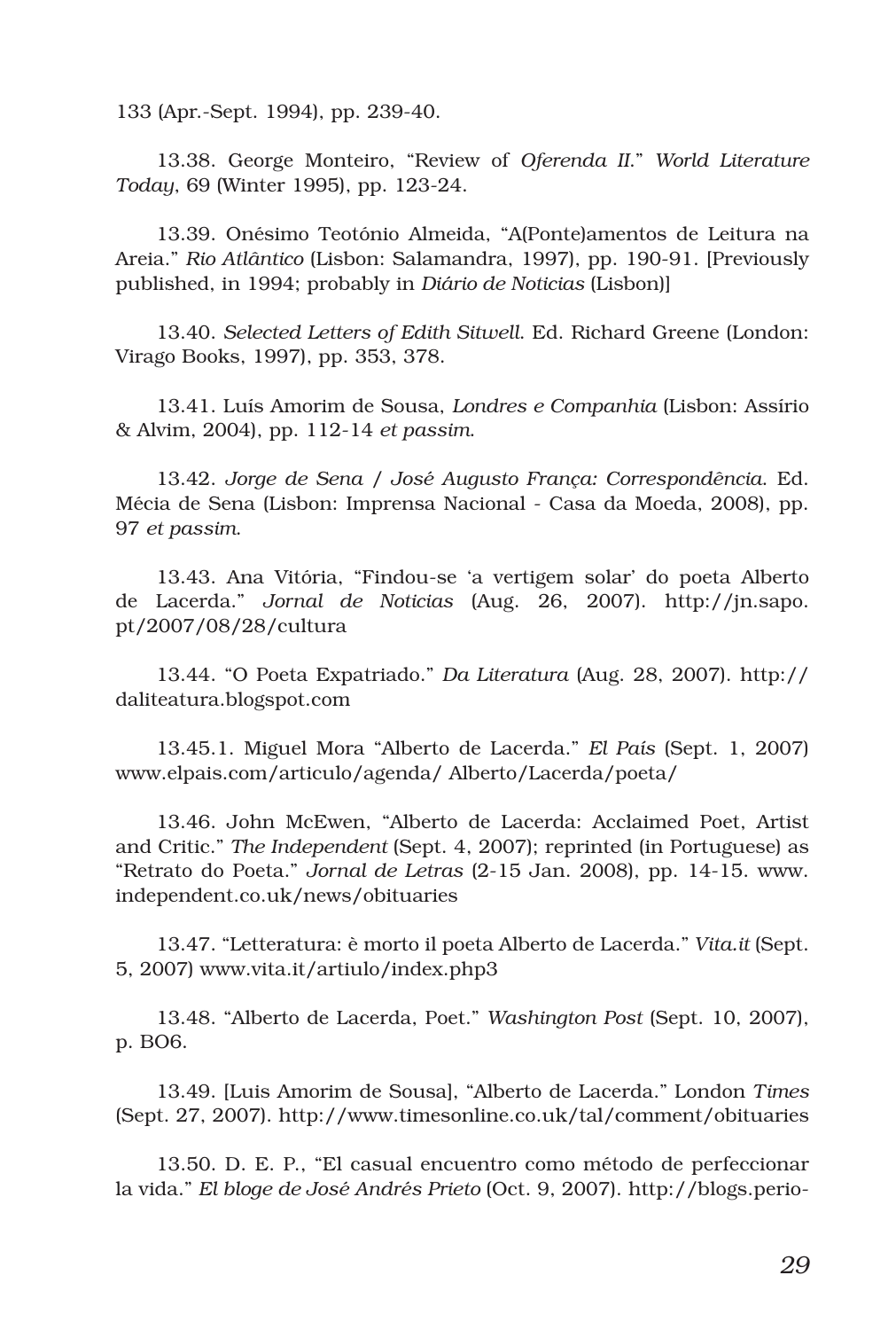disudig.com/josenadresprieto.php

13.51. "Alberto de Lacerda, 1928-2007." *Da Literatura* [2007]. http://daliteratura.blogspot.com/search/label/In%20Memoriam

13.52. Eugénio Lisboa, "Luís Amorim de Sousa, 'Conversar é divino.'" *Jornal de Letras* (10-23 Oct. 2007), p. 23.

13.53. Jhumpa Lahiri, "Closing the Circle." *Poetry* (Jan. 2008), 191: 364-66. www.encyclopedia.com/doc

13.54. Jhumpa Lahiri, "Alberto de Lacerda: A Remembrance." *Agni*, no. 67 (2008): 220-25.

13.55. Gregory Cowles, "The Shoulders of Giants." *Paper Cuts: A Blog About Books* (April 3, 2008). htpp://papercuts.blogs.nytimes. com/2008/04/03/the-shoulders-of-giants

13.56. Luís Amorim de Sousa, "O Último Encontro." *Jornal de Letras* (2-15 Jan. 2008), p. 15.

13.57. [Luís Amorim de Sousa,] "Hipótese de 'Casa' em Cascais: O 'Acervo' de Lacerda." *Jornal de Letras* (2-15 Jan. 2008), p. 15.

13.58. [Manuel Bandeira], "Uma Casa 'Fantástica.'" *Jornal de Letras*

13.59. "Letteratura: è morto il poeta Alberto de Lacerda." *Vita.it* (Feb. 11, 2008). http://vita.it/articolo/index.php3?NEWSID

13.60. "Remembering Alberto de Lacerda." *Poets.org*, Feb. 2008. www. poets.org/viewevent.php/prmEventID

13.61. "Alberto de Lacerda." *Wikipedia, the free encyclopedia* en.wikipedia.org/wiki/Alberto\_de\_Lacerda

13.62. David Watmough, "Alberto de Lacerda." *Myself Through Others: Memoirs* (Toronto: Dundurn Press, 2008), pp. 91-94.

13.63. Alexandre Pomar, "Colecções 5/28/2009: Alberto Lacerda, Londres, uma Colecção, Duas Colecções." http://alexandrepoem.typepad.com

13.64. Luís Amorim de Sousa, "A Note for English Speakers," 2009. http://www.fmsoares.pt/aeb/dossier14/english.asp.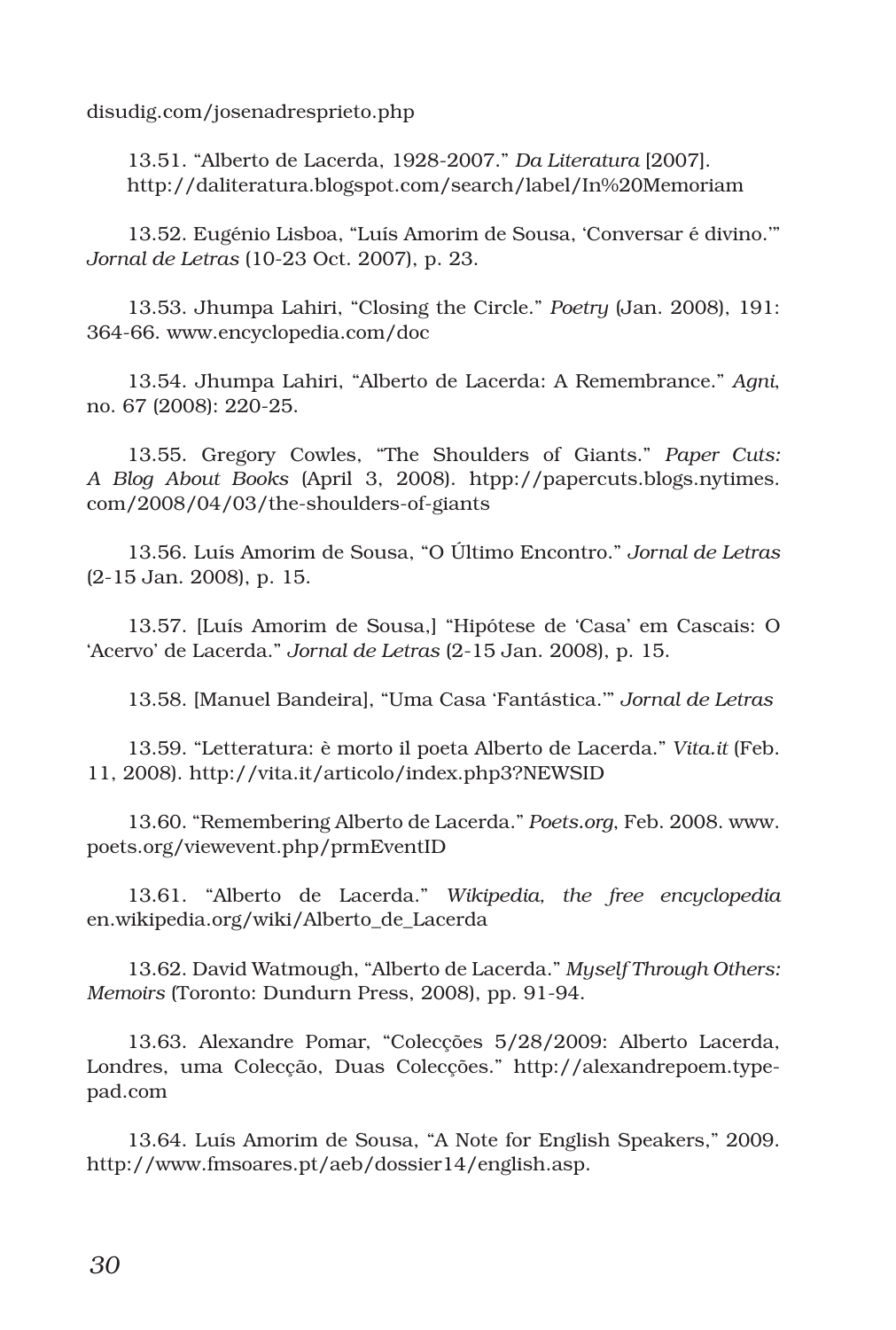13.65. *Colecção Alberto de Lacerda – Um Olhar* (Lisbon: Assírio e Alvim, 2009).

13.66. Adrian Dannatt, "Alberto de Lacernada: A Poet Amongst Artists" [review of the exhibition "Insolent Grace"] *artcritical*, www:artcirtical. com/2011/05/04/alberto\_de\_lacerda

13.67. *Such Conjunctions: Robert Duncan, Jess, and Alberto de Lacerda*. Ed. Luis Amorim de Sousa and Mary Porter de Sousa (Buffalo: BlzaVO, 2014).

13.68. Scott Laughlin, "The Strange Question of Alberto de Lacerda." *Post Road*, Issue 25 (2014), www.postroadmag.com/25/recommends/ laughlin.phtml

### 14. Poems

14.1. Alexandre O'Neill, "A um Poeta 'ausente'." *Vertice* (Mar. 1952).

14.2. António Ramos Rosa, " Alberto de Lacerda, 'A metamorfoses do *Orfeu-I* (elogios a oito poetas portugueses)'," *JL: Jornal de Letras* (Aug. 3, 1994), p. 19.

14.3. George Monteiro, "Who Stands Next to Alberto?" *Communidades*, Feb. 25, 2015. http://ww1.rtp.pt/icmblogs/rtp/communidades

## 15. Thesis

15.1. Luísa Manuela Quirino Rosa da Cunha Borges, *Alberto de Lacerda: Arte Amorosa, Arte Poética.* Dissertação de Mestrado em Literatura e Cultura Portuguesas, Faculdade de Ciências Socias e Humanas, Universidade Nova de Lisboa, 1990.

## 16. Books Dedicated to Alberto de Lacerda

16.1. Edith Sitwell (compiler), *Swinburne: A Selection*. New York: Harcourt, Brace, 1960.

16.2. Arthur Waley, *Ballads and Stories from Tun-Huang: An Anthology*. London: George Allen & Unwin, 1960.

16.3. Anne Beresford, *The Curving Shore*. London: Agenda Editions,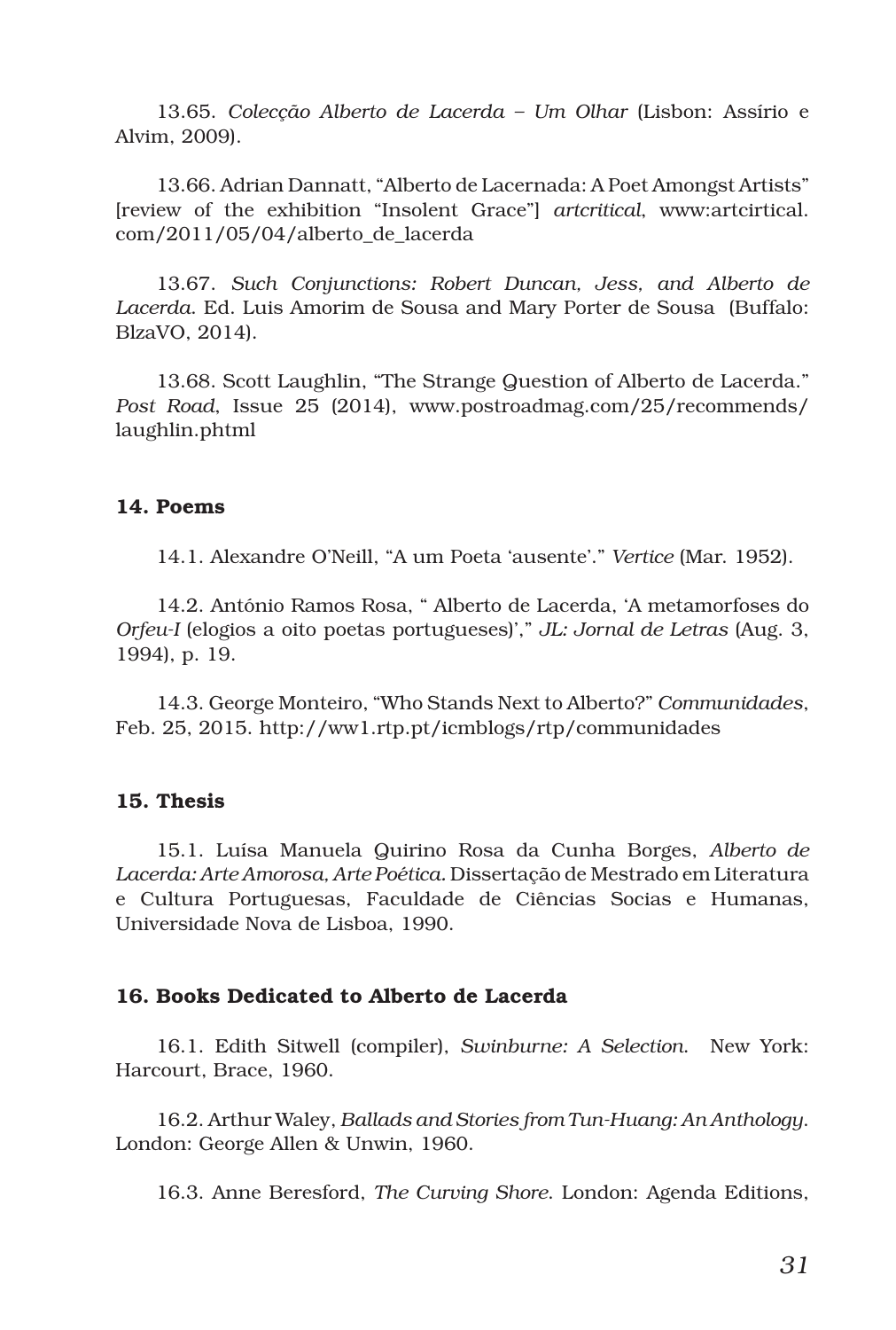1975.

# 17. Poems Dedicated to (or about) Alberto de Lacerda

17.1. Edith Sitwell, "The Yellow Girl." *The Listener*, vol. 6, no. 1577 (June 18, 959), p. 1058; *Altantic Monthly*, vol. 210, no. 5 (Nov. 1962), p. 64. Reprinted in Sitwell collections: *The Outcasts* (London: Macmillan, 1962); *Selected Poems*, chosen by John Lehmann (London: Macmillan, 1965), pp. 36-37; *Collected Poems of Edith Sitwell* (New York: Vanguard, 1968), p. 413.

17.2. Edith Sitwell, "Song." *Collected Poems of Edith Sitwell* (New York: Vanguard, 1968), pp. 438-39.

17.3. Jorge de Sena, "Ode a Alberto de Lacerda." *40 Anos de Servidão* (Lisbon: 1979; 2d ed., rev. 1982), p. 73.

17.4. Carlos Drummond de Andrade, [an untitled inscription poem]. *Alberto de Lacerda: O Mundo de um Poeta* (Lisbon: Fundação Calouste Gulbenkian/ Centro de Arte Moderna, May 1987).

17.5. Manuel Bandeira, "Elegia de Londres." *Estrela da Vida Inteira* (Rio de Janeiro: José Olympio, 1988), p. 241.

## 18. Sound Recording

18.1. *Portuguese poet Alberto de Lacerda reading from his work*, 1977. LC Call no. Lalo 9835.

## 19. Letter

19. 1. Excerpt, José Régio to Alberto de Lacerda, 31 May 1949. *Páginas do Diário Intimo*, 2nd ed., intro. Eugénio Lisboa (Lisbon: Imprensa Nacional – Casa da Moeda, 2000), pp. 145-46.

## 20. Mss in Archives

20.1. Letters, etc. at Stanford University. To Nathaniel Tarn: 16 letters, 8 postcards; 35 pages & copy including 5 original typescript translation of Pessoa with hologr. Notes by Lacerda; 2 original photos of Lacerda and Tarn in Boston; hologr. Notes by Tarn on Lacerda, 1957-72. http:// www.sul.stanford.edu/depts/hasrg/ablit/amerlit/Tarn\_correspondence. html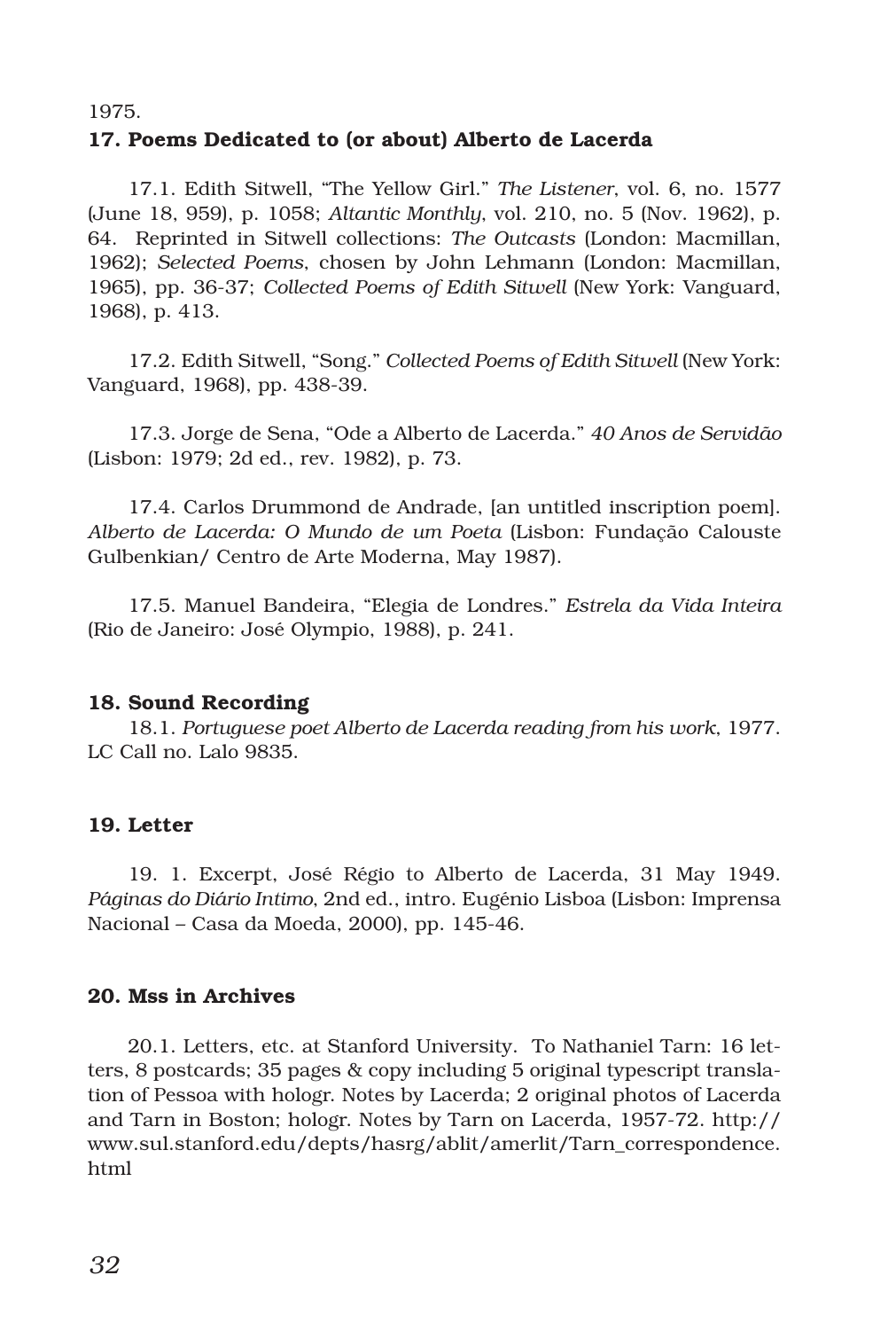20.2. A. de Lacerda letters (1955-60) among the Bryher Papers, Beinecke Library of Rare Books and Manuscripts, Yale University.

20.3. Ms, translation of Jorge de Sena's review of Edith Sitwell's poetry, Edith Sitwell Papers, Harry Ransom Humanities Research Center, University of Texas, Austin, Texas.

20.4. "Colecção Alberto de Lacerda." Fundação Mário Soares. Lisbon, Portugal.

## APPENDIX: LEADS AND NOTES

- l. French translation of Lacerda poem(s?) in Belgian journal *Jornal des Poètes*?
- 2. Lacerda poem(s) translated by Octavio Paz for his journal *Vuelta*?
- 3. Lacerda poem(s) translated by Jorge Guillén in his book *Y otros poemas*?
- 4. Lacerda contributions to *Portucale* (beginning before 1953)?
- 5. Alberto de Lacerda, "As Velhinhas Inglesas." *Diário de Noticias* (Lisbon) (pages? date?)
- 6. Fernando J. B. Martinho says he devotes eight pages or so to Alberto de Lacerda's poetry in the 1950s in his tese de licenciatura (or is it his doctoral dissertation?) – a copy of which he says can be found at the Faculdade de Letras, Universidade de Lisboa. Martinho suggests checking at the Faculdade (Centro de Estudos Portugueses?) or at the Biblioteca Nacional. Thinks the former the better bet.
- 7. Check out crónicas by Manuel Bandeira (displayed by Lacerda at the Centro de Arte Moderna in 1987): (1) "Correiro do Craveiro." *Jornal do Brasil* (1957?); (2) "Alberto de Lacerda"; and (3) "Chelsea."
- 8. In *Edith Sitwell: Selected Letters*, E.S. writes to Mary Campbell (23 Sept. 1957): "I am furious that what I wrote of him [Roy Campbell] and gave to Alberto (at his request) to translate into Portuguese, was never printed. Neither he nor I know why" (p. 217). Published?
- 9. Poem by David Wevill dedicated to Lacerda (see *Alberto de Lacerda: O Mundo de um Poeta* [Lisbon: Fundação Calouste Gulbenkian/ Centro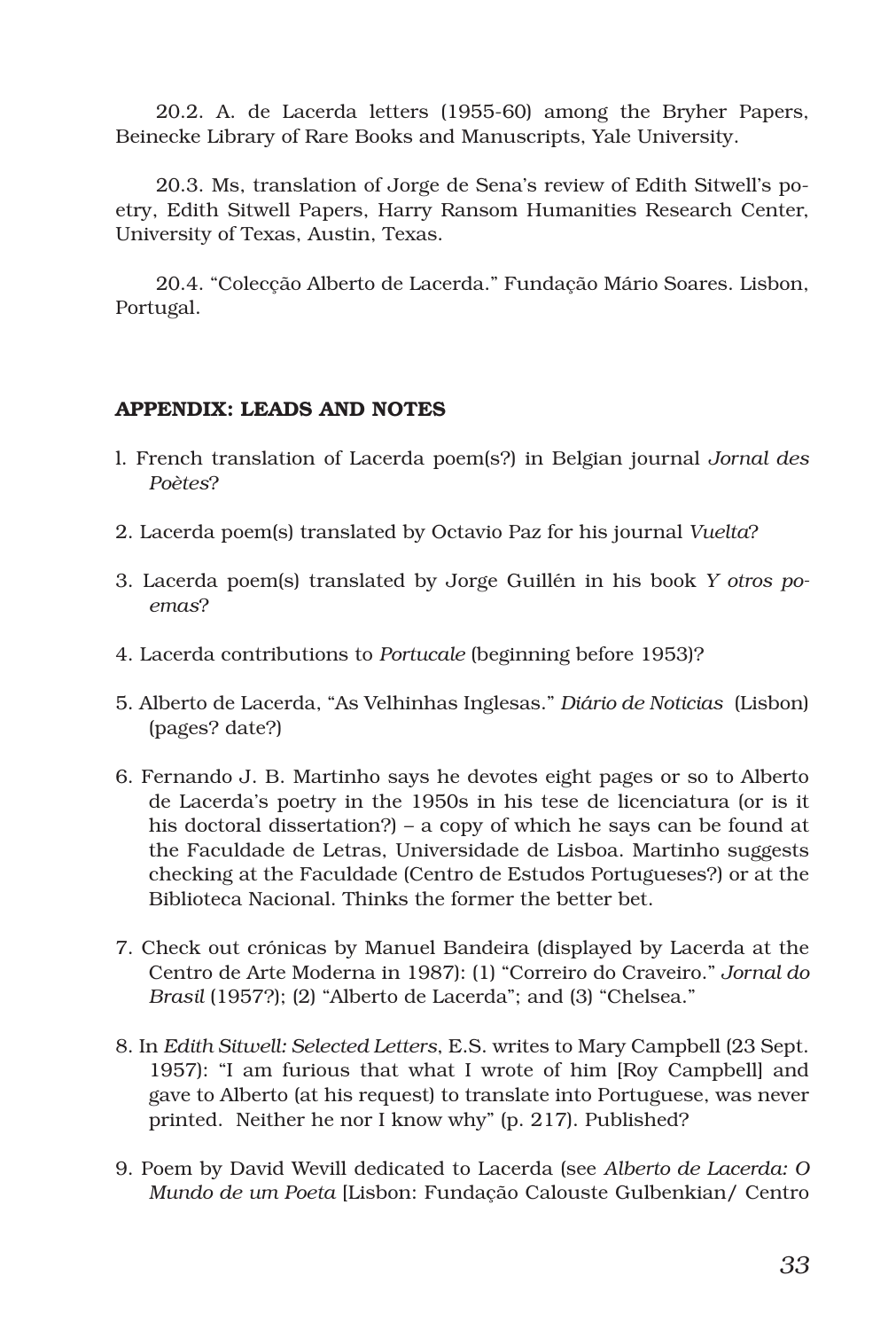de Arte Moderna, May 1987]).

- 10. Listed in the Biblioteca Nacional de Lisboa is *O Mundo Português* (José Monteiro Cardoso, José de Oliveira Boléo, Alberto Nery Capucho, and Alberto Correia de Lacerda). 3 ed. Braga: Cruz, 1958.
- 11. A. de L. helped Sophia de Mello Breyner Andresen select her bibliography (Bibliography de Sophia de Mello Breyner Andresen, 140-141 Avr. Sept. 1996. Title of journal? Pages nos.?
- 12. Under Obras Publicadas on web, we find: *Poesia em Moçambique*, 1951 (Moçambique); *Monografia de Moçambique*, 1971; *No Reino de Caliban III*, 1986. I have not traced these.
- 13. In 1980, when Josef Skvrecky won the Neustadt Prize, Luis Amorim de Sousa, serving as a juror that year, nominated Alberto de Lacerda.
- 14. Untraced: A. de L. contribution to *L'Arc*, no. 73 (Francis Bacon).
- 15. Untraced, two translations by Alexis Levitin: "The Quotidian in Majesty." *Verse* (1996? 1997?) and "Students." *Confrontation* (date?)
- 16. In *Oceanos* Jan/Mar 1996, no. 23, there is a ref. to de Lacerda in "Mapeamento Onírico para a descoberta da 'Rua do Fogo'" by Luís Carlos Patraquim.
- 17. Boston address: Alberto de Lacerda, 214 Bay State Road, Boston, MA 02215 (phone: 617 266 0362)
- 18. "Quatorze Poemas." *Esprit* (1963-1973), pp. 1040-45.
- 19. Poetry (trans. Anthony Rudolf) included in *Mother Tongues* (Mar. 2001). (*Mother Tongues* continues *Modern Poetry in Translation*.)
- 20. Elizabeth Bishop to Emmanuel Brasil, Tuesday AM [no other date or place] – letter at Vassar College]: "Oh – Lacerda's 'marvellous' [sic] review has appeared in some University Quarterly – he said he'd put it in my mail-box, but hasn't yet. The one rejected by the NY Times – I have been so mean to poor Alberto – who wanted me to have dinner with him NOW! – after I've ignored him all year – I'm amazed he still wanted to publish the review. If it comes before I go I'll try to send that – and anything that turns up about the BOOK [*Anthology of Twentieth-Century Brazilian Poetry* (1972)]. But maybe the Academy gets everything anyway?" Luis Amorim de Sousa tells me that de Lacerda's